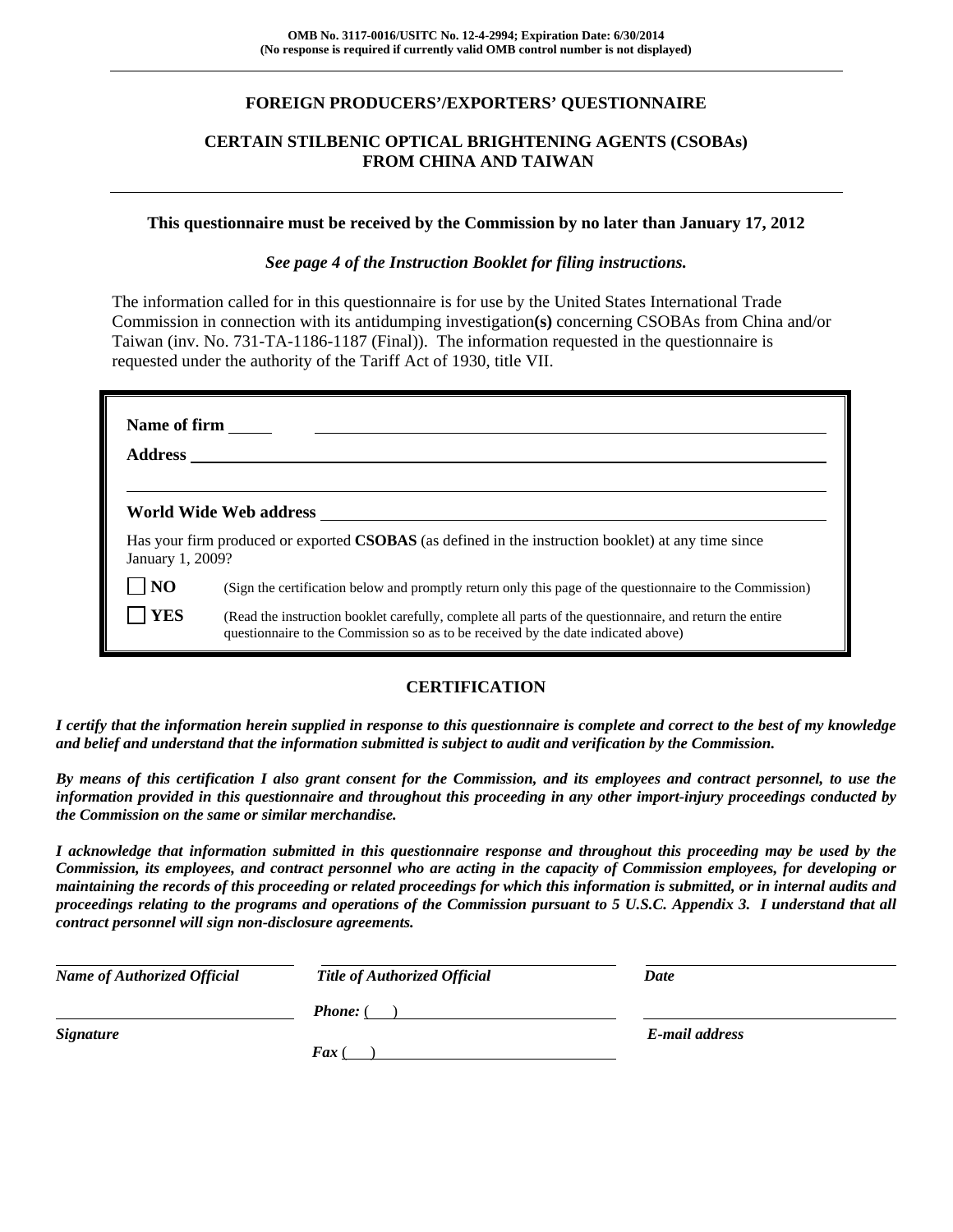# **PART I.—GENERAL INFORMATION**

l

l

l

The questions in this questionnaire have been reviewed with market participants to ensure that issues of concern are adequately addressed and that data requests are sufficient, meaningful, and as limited as possible. Public reporting burden for this questionnaire is estimated to average 20 hours per response, including the time for reviewing instructions, searching existing data sources, gathering the data needed, and completing and reviewing the questionnaire. Send comments regarding the accuracy of this burden estimate or any other aspect of this collection of information, including suggestions for reducing the burden, to the Office of Investigations, U.S. International Trade Commission, 500 E Street, SW, Washington, DC 20436.

I-1a. **OMB statistics**.--Please report below the actual number of hours required and the cost to your firm of preparing the reply to this questionnaire and completing the form.

hours dollars

- I-1b. **OMB feedback**.--We are interested in any comments you may have for improving this questionnaire in general or the clarity of specific questions. Please attach such comments to your response or send them to the above address.
- I-2. **Establishments covered**.--Provide the name and address of establishment(s) covered by this questionnaire (see page 3 of the instruction booklet for reporting guidelines). If your firm is publicly traded, please specify the stock exchange and trading symbol.

I-3. **U.S. importers**.--Please provide the names, street addresses (not P.O. boxes), contacts, telephone numbers, and e-mail addresses of the **FIVE** largest U.S. importers of your firm's **CSOBAs** in 2011.

| No.                     | Importer's name | <b>Contact person</b> | E-mail address | Area<br>code and<br>telephone<br>number | Share of<br>your 2011<br>exports<br>(%) |
|-------------------------|-----------------|-----------------------|----------------|-----------------------------------------|-----------------------------------------|
| 1                       |                 |                       |                |                                         |                                         |
| $\mathbf{2}$            |                 |                       |                |                                         |                                         |
| 3                       |                 |                       |                |                                         |                                         |
| $\overline{\mathbf{4}}$ |                 |                       |                |                                         |                                         |
| 5                       |                 |                       |                |                                         |                                         |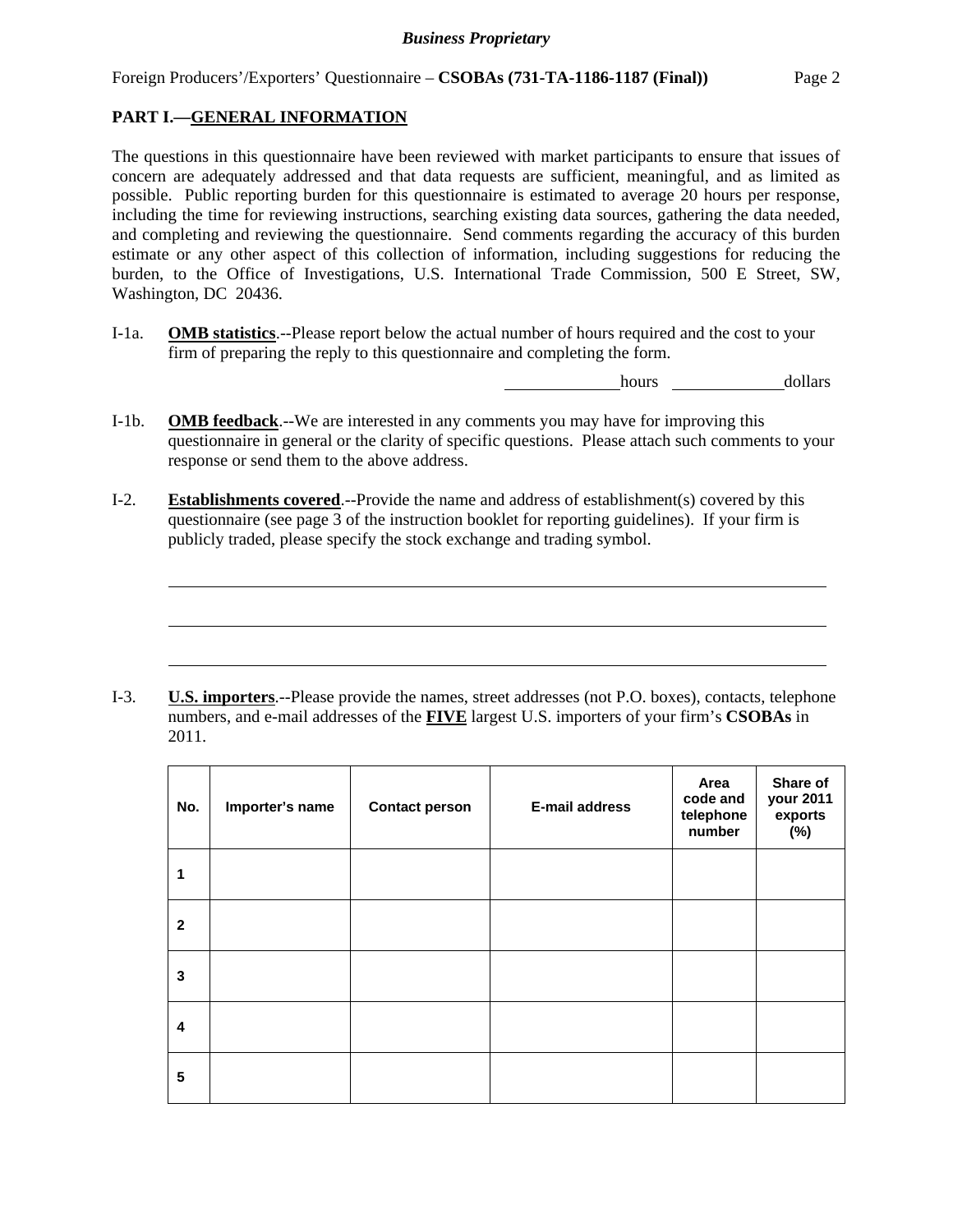Foreign Producers' Questionnaire – **CSOBAs (731-TA-1186-1187 (Final))** Page 3

# **PART I.--GENERAL INFORMATION***--Continued*

| No             | $\Box$ Yes--Please name the firm(s) and country(ies) below and, if U.S. producer(s),<br>ensure that they complete the Commission's producer questionnaire<br>(contact Cynthia Trainor for copies of that questionnaire). |
|----------------|--------------------------------------------------------------------------------------------------------------------------------------------------------------------------------------------------------------------------|
|                |                                                                                                                                                                                                                          |
|                | <b>Related U.S. importers.</b> --Does your firm or any related firm import or have any plans to import                                                                                                                   |
|                | <b>CSOBAs</b> into the United States?                                                                                                                                                                                    |
| N <sub>o</sub> | $\blacksquare$ Yes--Please name the firm(s) below and ensure that they complete the<br>Commission's importer questionnaire (contact Cynthia Trainor for<br>copies of that questionnaire).                                |
|                |                                                                                                                                                                                                                          |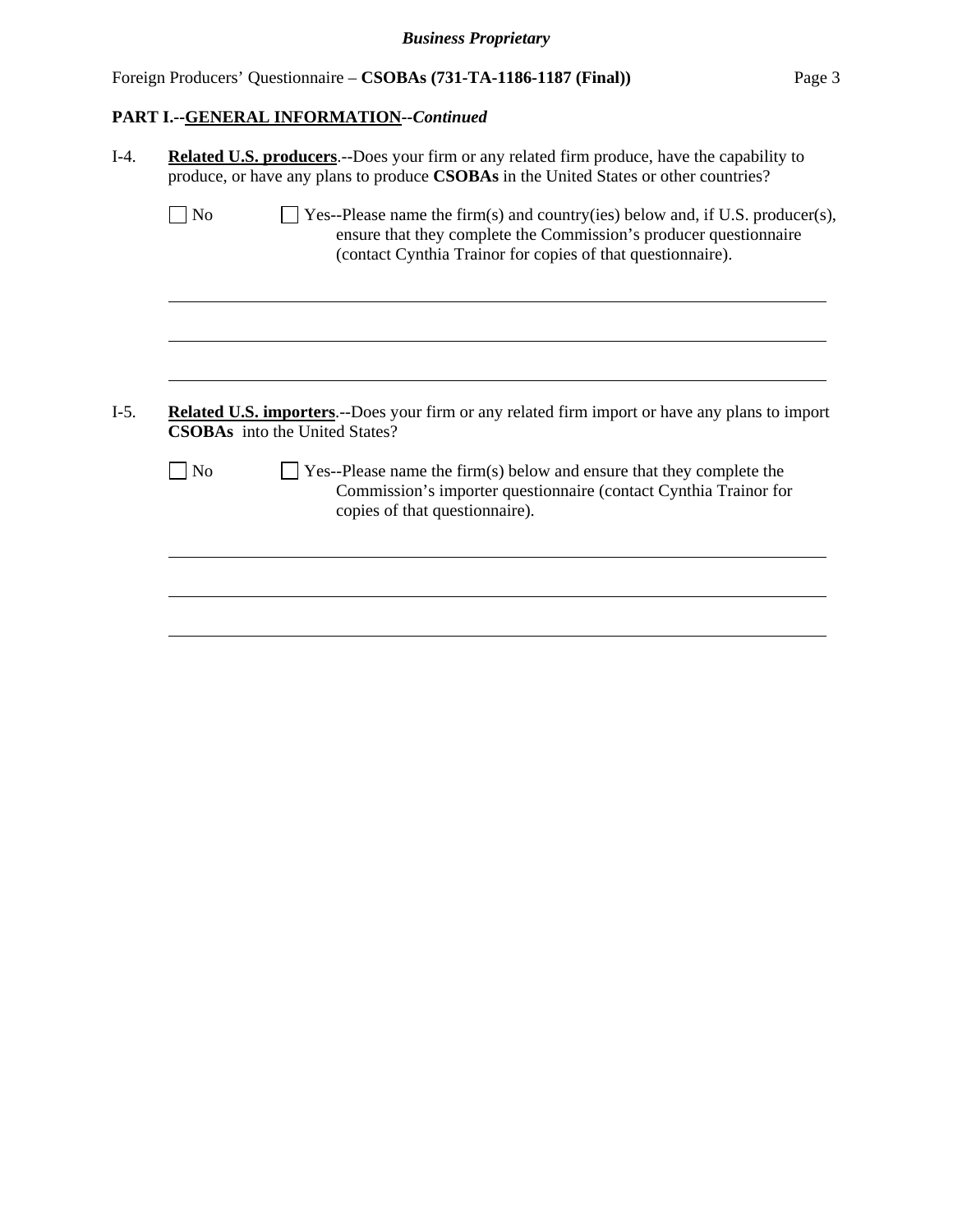Foreign Producers' Questionnaire – **CSOBAs (731-TA-1186-1187 (Final))** Page 4

#### **PART II.--TRADE AND RELATED INFORMATION**

Further information on this part of the questionnaire can be obtained from **Cynthia Trainor (202-205- 3354, cynthia.trainor@usitc.gov). Supply all data requested on a calendar-year basis**.

II-1. Please identify the individual to be contacted regarding the confidential information requested in part II.

|         | Name and title:                                                                                          |                                                                                                                     |
|---------|----------------------------------------------------------------------------------------------------------|---------------------------------------------------------------------------------------------------------------------|
|         | part II with questions regarding the submitted confidential information.                                 | Please indicate the manner by which Commission staff may contact the individual responsible for                     |
|         |                                                                                                          | $\text{Telephone: } ($ )                                                                                            |
|         | Fax: $($ )                                                                                               |                                                                                                                     |
| $II-2.$ | changes in relation to the production of CSOBAs since January 1, 2009.<br>(check as many as appropriate) | Changes in operations.--Please indicate whether your firm has experienced any of the following<br>(please describe) |
|         |                                                                                                          |                                                                                                                     |
|         |                                                                                                          |                                                                                                                     |
|         |                                                                                                          |                                                                                                                     |
|         |                                                                                                          | and the control of the control of the control of the control of the control of the control of the control of the    |
|         |                                                                                                          |                                                                                                                     |
|         |                                                                                                          |                                                                                                                     |
|         | $\Box$ prolonged shutdowns or<br>importation curtailments                                                |                                                                                                                     |
|         | revised labor agreements                                                                                 |                                                                                                                     |
|         | other (e.g., technology)                                                                                 |                                                                                                                     |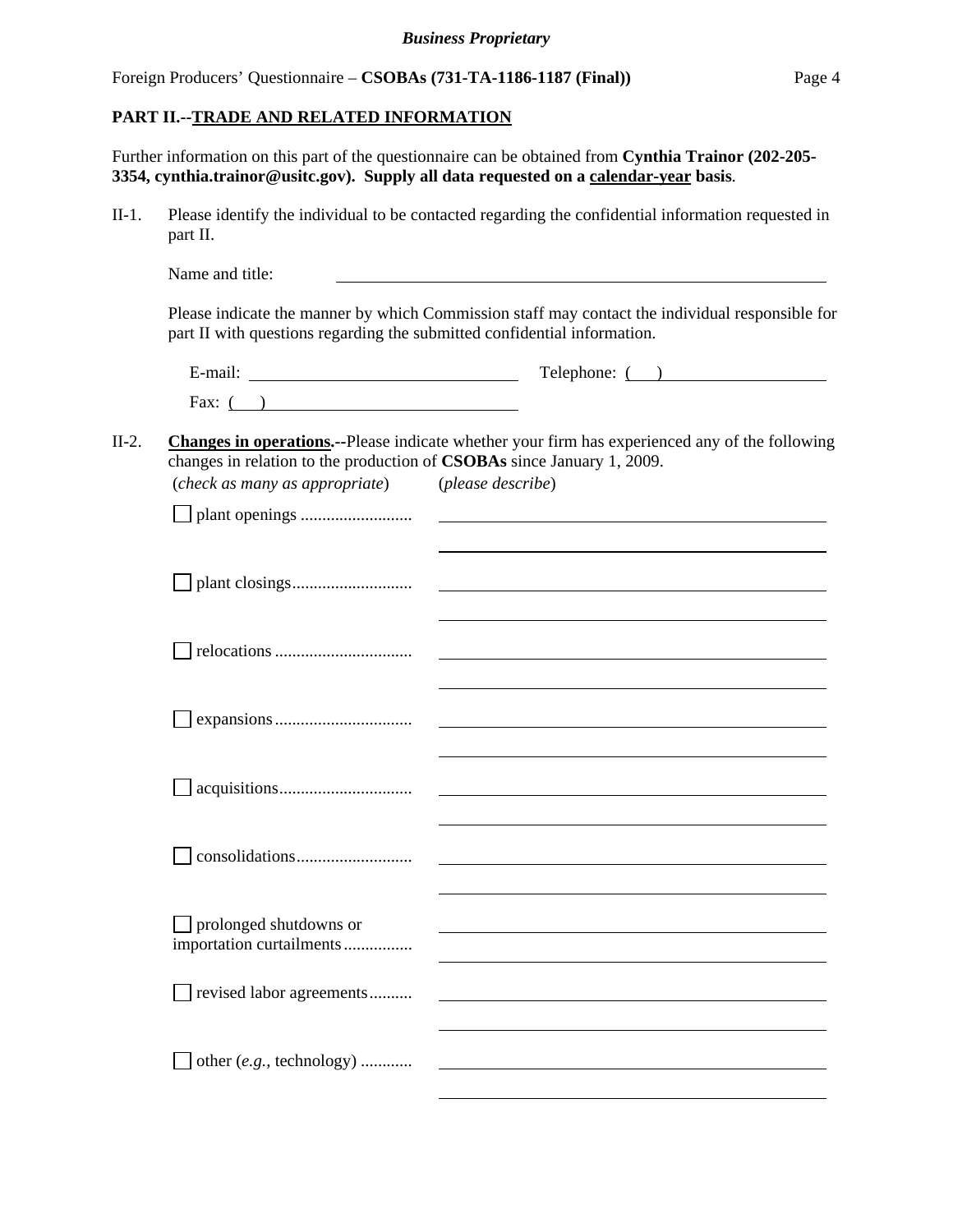# *Business Proprietary*

# Foreign Producers' Questionnaire – **CSOBAs (731-TA-1186-1187 (Final))** Page 5

# **PART II.--TRADE AND RELATED INFORMATION***--Continued*

| II-3.   | Anticipated changes in operations.--Does your firm anticipate any changes in the character of<br>your operations or organization (as noted above) relating to the production of <b>CSOBAs</b> in the<br>future? |                                   |                        |                                                                                                                                                                                                                                                                                                                                                                     |  |
|---------|-----------------------------------------------------------------------------------------------------------------------------------------------------------------------------------------------------------------|-----------------------------------|------------------------|---------------------------------------------------------------------------------------------------------------------------------------------------------------------------------------------------------------------------------------------------------------------------------------------------------------------------------------------------------------------|--|
|         | N <sub>o</sub>                                                                                                                                                                                                  |                                   |                        | Yes-Supply details as to the time, nature, and significance of such changes<br>and provide underlying assumptions, along with relevant portions of<br>business plans or other supporting documentation that address this<br>issue. Include in your response a specific projection of your firm's<br>capacity to produce CSOBAs (in 1,000 pounds) for 2012 and 2013. |  |
| $II-4.$ |                                                                                                                                                                                                                 | used in the production of CSOBAs? |                        | <b>Same equipment, machinery, and workers.</b> --Has your firm since 2009 produced, or does your<br>firm anticipate producing in the future, other products on the same equipment and machinery                                                                                                                                                                     |  |
|         | N <sub>o</sub>                                                                                                                                                                                                  |                                   | the periods indicated. | Yes--List the following information and report your firm's combined<br>production capacity and production of these products and CSOBAs in                                                                                                                                                                                                                           |  |
|         | Product                                                                                                                                                                                                         |                                   | <b>Period</b>          | <b>Basis for allocation of capacity data</b>                                                                                                                                                                                                                                                                                                                        |  |
|         | <b>Optical Brightener 71</b>                                                                                                                                                                                    |                                   |                        |                                                                                                                                                                                                                                                                                                                                                                     |  |
|         |                                                                                                                                                                                                                 | Other optical brighteners         |                        |                                                                                                                                                                                                                                                                                                                                                                     |  |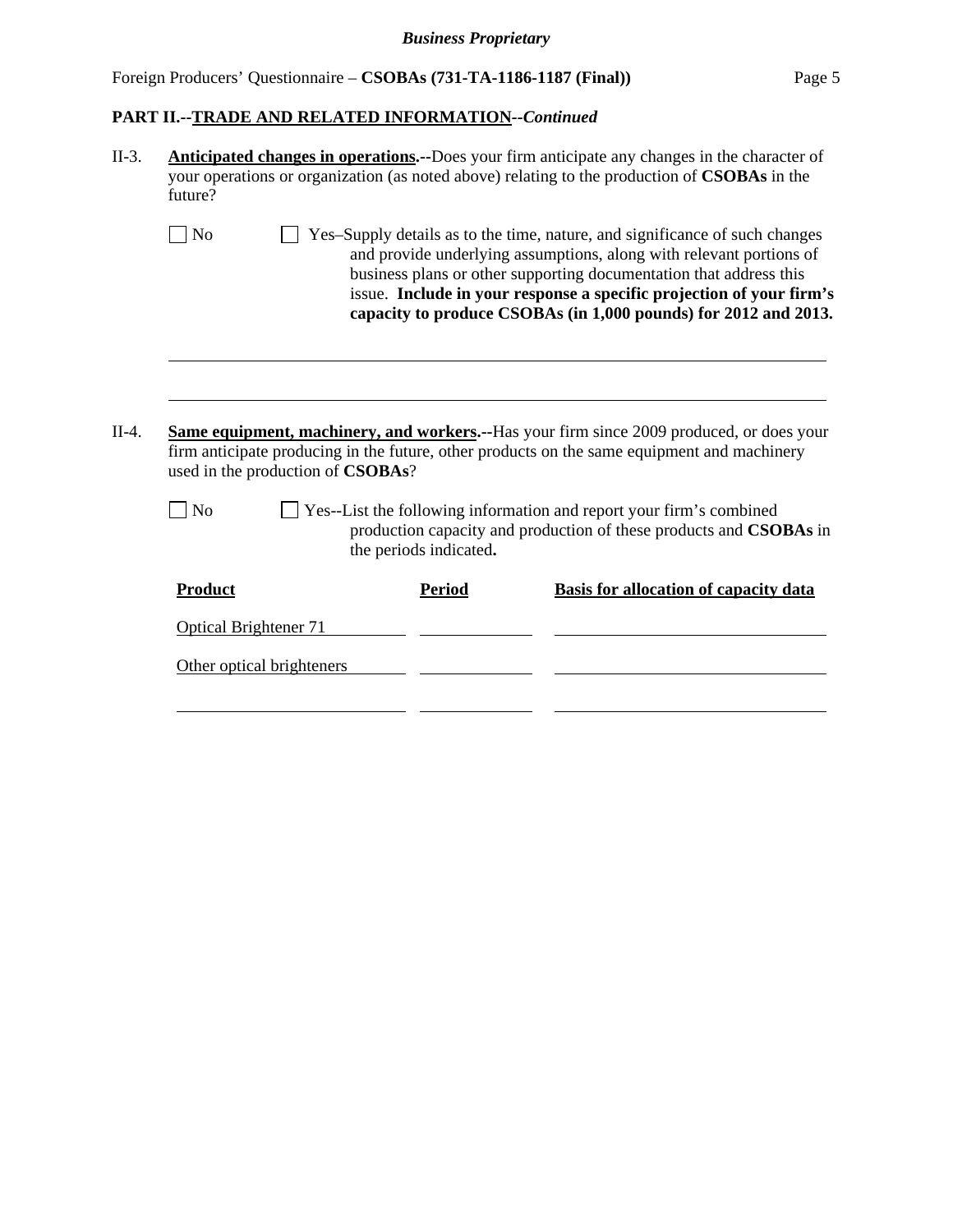# **ATTENTION QUESTIONNAIRE RESPONDENTS**

**Report table quantities in:** 

**(1) 1,000 pounds (total, on a 100 percent active ingredient basis);** 

**(2) 1,000 pounds (in solution, as produced/sold); and** 

**(3) 1,000 pounds (in powder, as produced/sold)** 

**When reporting (2) and (3), report the corresponding weighted average percentage of active ingredients contained. Quantities should be net of returns.** 

**These quantities should reconcile as follows:** 

**Total quantity on a 100 percent active ingredient basis should equal the sum of the quantity in solution as produced/sold multiplied by the weighted average percentage of active ingredients contained in solution, plus the quantity in powder as produced/sold multiplied by the weighted average percentage of active ingredients contained in powder.** 

**For example, 1,000 pounds of 93 percent active ingredient powder converts to 930 pounds on a 100 percent active ingredient basis, and 1,000 pounds of 22 percent active ingredient solution converts to 220 pounds on a 100 percent active ingredient basis. Therefore, if you report 1,000 pounds of 93 percent active powder and 1,000 pounds of 22 percent active solution, you would also report a total quantity of 1,150 pounds on a 100 percent active ingredient basis.** 

**Follow the same methodology for the reporting of all CSOBAs and Fluorescent Brightener 71.**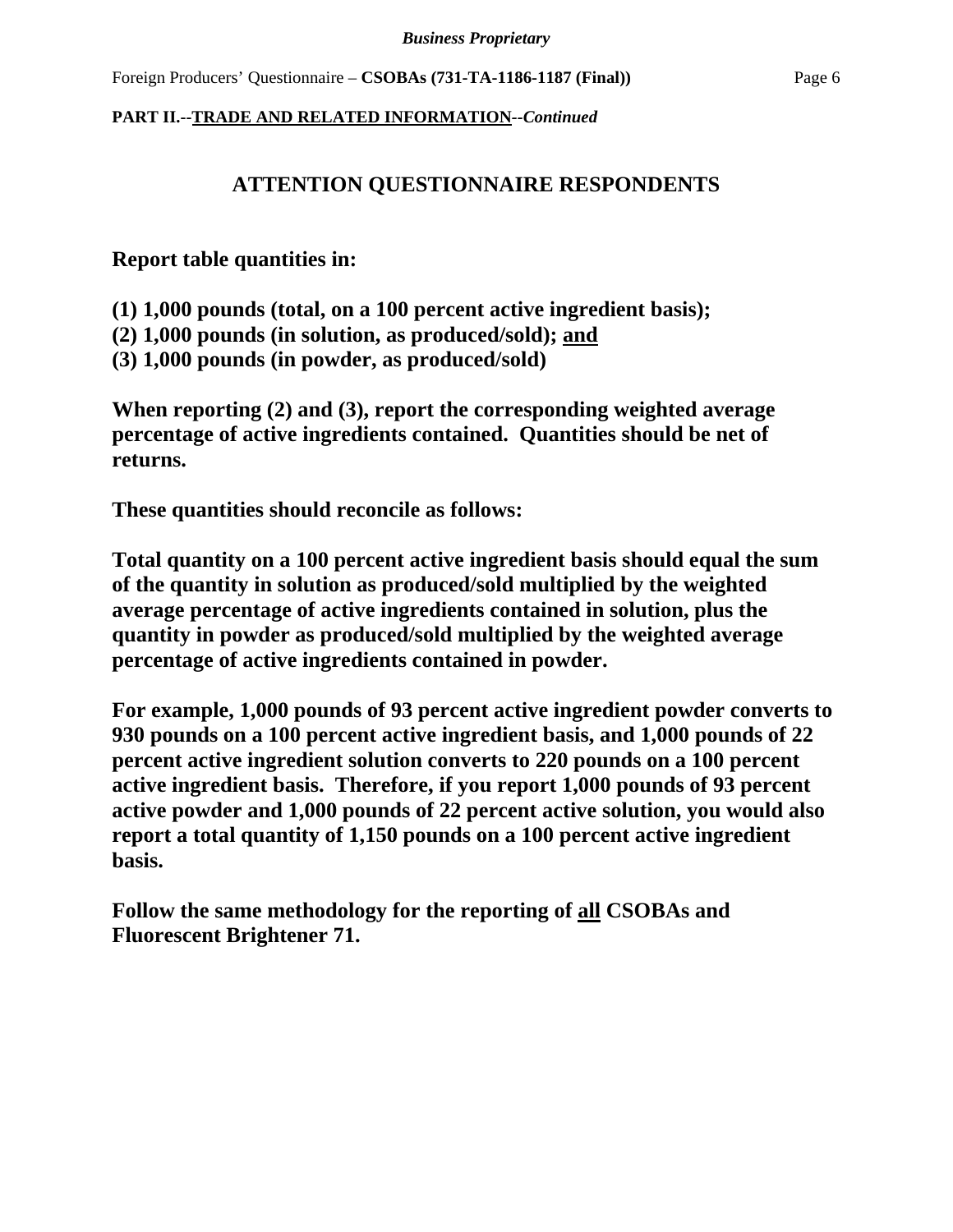# Foreign Producers' Questionnaire – **CSOBAs (731-TA-1186-1187 (Final))** Page 7

# **PART II.--TRADE AND RELATED INFORMATION***--Continued*

# II-4. **Same equipment, machinery, and workers.—***Continued*

# II-4a.

| Quantity in 1,000 pounds (total, 100 percent active ingredient basis) |  |  |  |  |  |  |
|-----------------------------------------------------------------------|--|--|--|--|--|--|
| 2009<br>2010<br>2011<br><b>Item</b>                                   |  |  |  |  |  |  |
| <b>Overall Production Capacity</b>                                    |  |  |  |  |  |  |
| <b>Production of:</b><br>Subject merchandise (CSOBAs)                 |  |  |  |  |  |  |
| Fluorescent Brightener 71                                             |  |  |  |  |  |  |
| All other optical brighteners                                         |  |  |  |  |  |  |
| All other products                                                    |  |  |  |  |  |  |

# II-4b.

| Quantity in 1,000 pounds (solution as produced)       |      |      |      |  |  |
|-------------------------------------------------------|------|------|------|--|--|
| <b>Item</b>                                           | 2009 | 2010 | 2011 |  |  |
| <b>Overall Production Capacity</b>                    |      |      |      |  |  |
| % active ingredient                                   |      |      |      |  |  |
| Quantity                                              |      |      |      |  |  |
| <b>Production of:</b><br>Subject merchandise (CSOBAs) |      |      |      |  |  |
| % active ingredient                                   |      |      |      |  |  |
| Quantity                                              |      |      |      |  |  |
| Fluorescent Brightener 71                             |      |      |      |  |  |
| % active ingredient                                   |      |      |      |  |  |
| Quantity                                              |      |      |      |  |  |
| All other optical brighteners                         |      |      |      |  |  |
| % active ingredient                                   |      |      |      |  |  |
| Quantity                                              |      |      |      |  |  |
| All other products                                    |      |      |      |  |  |
| % active ingredient                                   |      |      |      |  |  |
| Quantity                                              |      |      |      |  |  |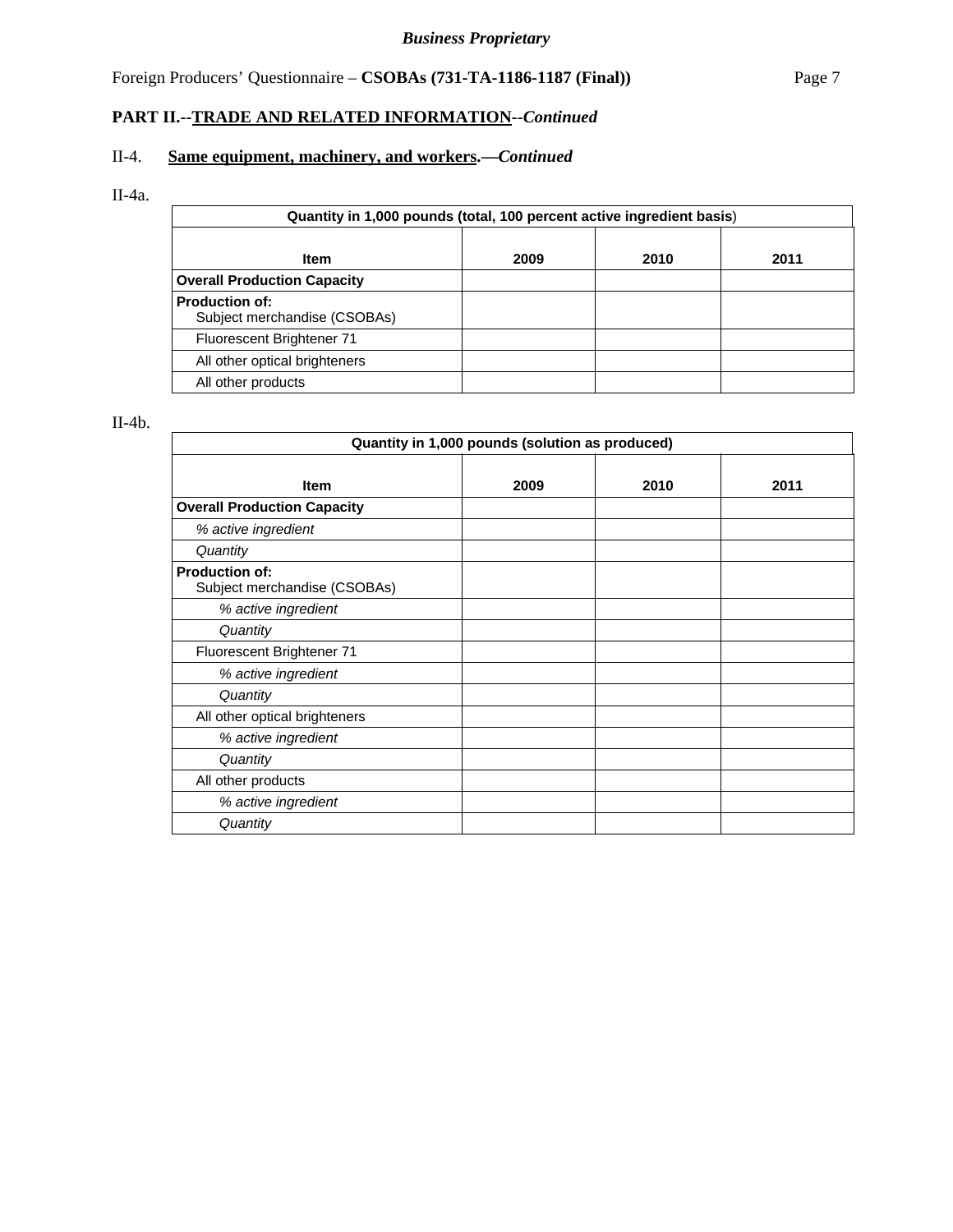# Foreign Producers' Questionnaire – **CSOBAs (731-TA-1186-1187 (Final))** Page 8

# **PART II.--TRADE AND RELATED INFORMATION***--Continued*

# II-4. **Same equipment, machinery, and workers.—***Continued*

# II-4c.

| Quantity in 1,000 pounds (powder as produced)         |      |      |      |  |
|-------------------------------------------------------|------|------|------|--|
| <b>Item</b>                                           | 2009 | 2010 | 2011 |  |
| <b>Overall Production Capacity</b>                    |      |      |      |  |
| % active ingredient                                   |      |      |      |  |
| Quantity                                              |      |      |      |  |
| <b>Production of:</b><br>Subject merchandise (CSOBAs) |      |      |      |  |
| % active ingredient                                   |      |      |      |  |
| Quantity                                              |      |      |      |  |
| Fluorescent Brightener 71                             |      |      |      |  |
| % active ingredient                                   |      |      |      |  |
| Quantity                                              |      |      |      |  |
| All other optical brighteners                         |      |      |      |  |
| % active ingredient                                   |      |      |      |  |
| Quantity                                              |      |      |      |  |
| All other products                                    |      |      |      |  |
| % active ingredient                                   |      |      |      |  |
| Quantity                                              |      |      |      |  |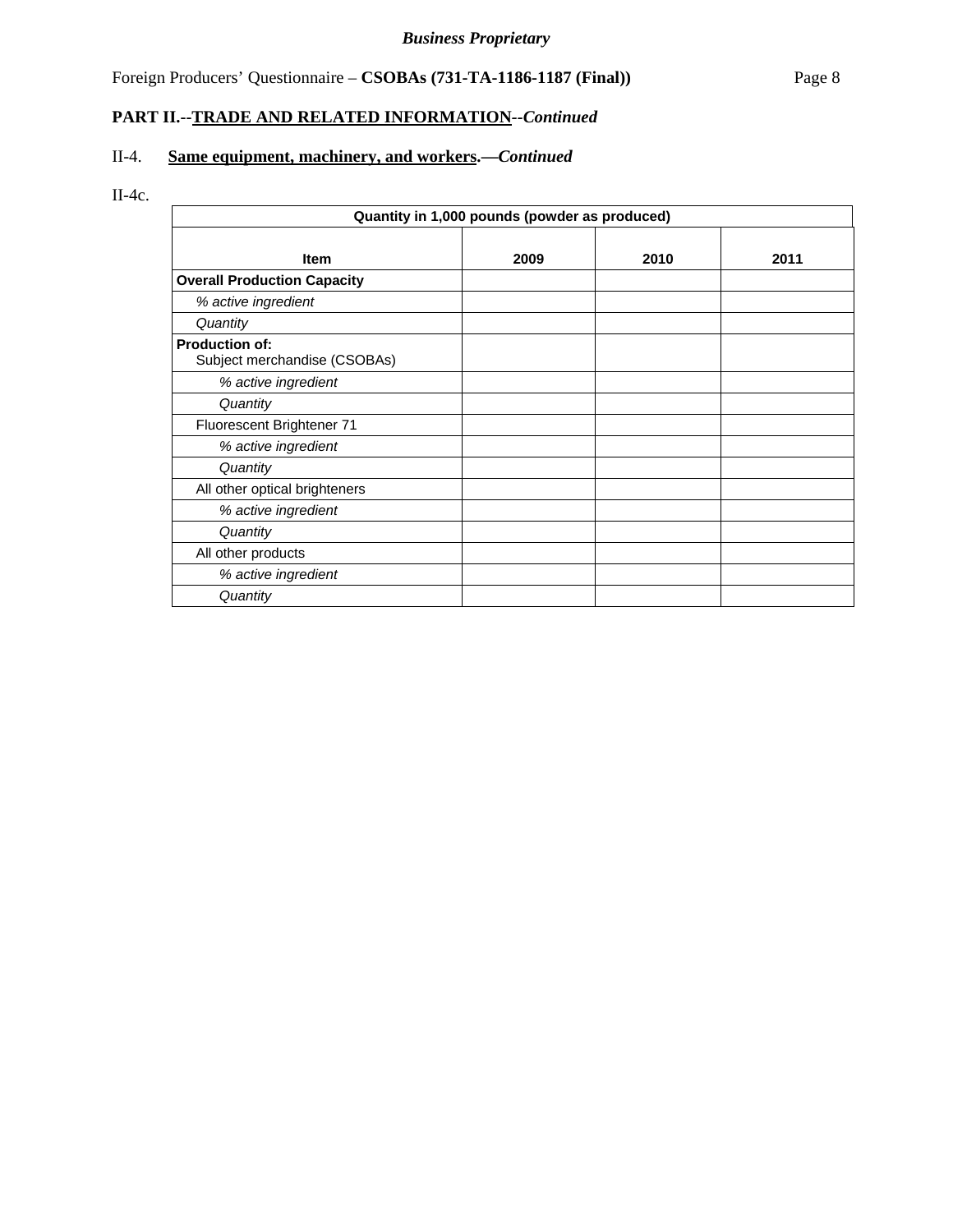|        |                                 |                                                 | <b>Constraints on production.</b> --Please describe the constraint(s) that set the limit(s) on your                                                                                                   |      |      |
|--------|---------------------------------|-------------------------------------------------|-------------------------------------------------------------------------------------------------------------------------------------------------------------------------------------------------------|------|------|
|        | production capacity.            |                                                 |                                                                                                                                                                                                       |      |      |
|        |                                 |                                                 |                                                                                                                                                                                                       |      |      |
|        |                                 |                                                 |                                                                                                                                                                                                       |      |      |
|        |                                 |                                                 |                                                                                                                                                                                                       |      |      |
|        |                                 |                                                 |                                                                                                                                                                                                       |      |      |
|        |                                 |                                                 |                                                                                                                                                                                                       |      |      |
|        |                                 | products, using the same equipment and labor?   | <b>Production shifting.</b> --Is your firm able to switch production between <b>CSOBAs</b> and other<br>products in response to a relative change in the price of CSOBAs vis-a-vis the price of other |      |      |
|        | $\blacksquare$ No               |                                                 | $\Box$ Yes---Please identify the other products, the approximate time and cost<br>involved in switching, and the minimum relative price change required                                               |      |      |
|        |                                 |                                                 | for your firm to switch production to or from CSOBAs.                                                                                                                                                 |      |      |
|        |                                 |                                                 |                                                                                                                                                                                                       |      |      |
|        |                                 |                                                 |                                                                                                                                                                                                       |      |      |
|        |                                 |                                                 |                                                                                                                                                                                                       |      |      |
|        |                                 |                                                 |                                                                                                                                                                                                       |      |      |
|        |                                 |                                                 |                                                                                                                                                                                                       |      |      |
|        |                                 |                                                 |                                                                                                                                                                                                       |      |      |
|        |                                 |                                                 |                                                                                                                                                                                                       |      |      |
|        |                                 |                                                 |                                                                                                                                                                                                       |      |      |
|        |                                 |                                                 |                                                                                                                                                                                                       |      |      |
|        |                                 | represented by sales of <b>CSOBAs</b> ? Percent | <b>Share of sales.</b> --What percentage of your firm's total sales in its most recent fiscal year was                                                                                                |      |      |
|        |                                 |                                                 |                                                                                                                                                                                                       |      |      |
|        |                                 |                                                 | Inventories in the United States.--Has your firm, since 2009, maintained any inventories of                                                                                                           |      |      |
|        |                                 |                                                 | CSOBAs in the United States (not including inventories held by firms identified in                                                                                                                    |      |      |
|        | question I-3)?                  |                                                 |                                                                                                                                                                                                       |      |      |
|        | N <sub>o</sub>                  |                                                 | Yes--Report the quantity of such end-of-period inventories below.                                                                                                                                     |      |      |
|        |                                 |                                                 |                                                                                                                                                                                                       |      |      |
| II-8a. |                                 |                                                 | Quantity in 1,000 pounds (total, 100 percent active ingredient basis)                                                                                                                                 |      |      |
|        |                                 |                                                 |                                                                                                                                                                                                       |      |      |
|        |                                 | Item                                            | 2009                                                                                                                                                                                                  | 2010 | 2011 |
|        | <b>Inventory of CSOBAs</b>      |                                                 |                                                                                                                                                                                                       |      |      |
|        |                                 |                                                 |                                                                                                                                                                                                       |      |      |
|        |                                 |                                                 | Quantity in 1,000 pounds (in solution, as inventoried)                                                                                                                                                |      |      |
|        |                                 |                                                 |                                                                                                                                                                                                       |      |      |
|        |                                 | Item                                            | 2009                                                                                                                                                                                                  | 2010 | 2011 |
|        | <b>Inventory of CSOBAs</b>      |                                                 |                                                                                                                                                                                                       |      |      |
|        | % active ingredient<br>Quantity |                                                 |                                                                                                                                                                                                       |      |      |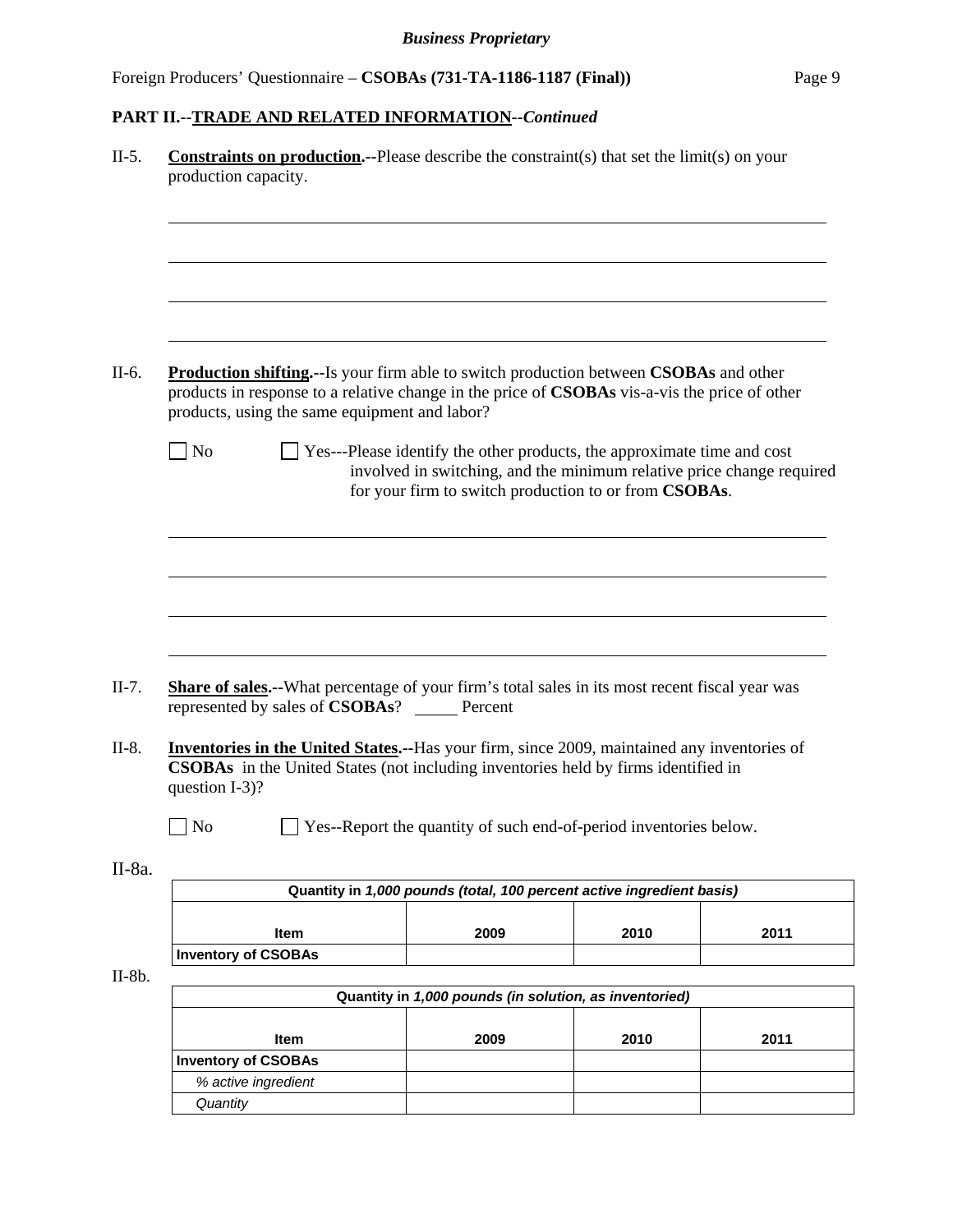Foreign Producers' Questionnaire – **CSOBAs (731-TA-1186-1187 (Final))** Page 10

#### **PART II.--TRADE AND RELATED INFORMATION***--Continued*

#### II-8. **Inventories in the United States.—***Continued*

II-8c.

| Quantity in 1,000 pounds (in powder, as inventoried) |                      |  |  |  |  |  |  |
|------------------------------------------------------|----------------------|--|--|--|--|--|--|
|                                                      |                      |  |  |  |  |  |  |
| <b>Item</b>                                          | 2011<br>2009<br>2010 |  |  |  |  |  |  |
| <b>Inventory of CSOBAs</b>                           |                      |  |  |  |  |  |  |
| % active ingredient                                  |                      |  |  |  |  |  |  |
| Quantity                                             |                      |  |  |  |  |  |  |

II-9. **Third country trade actions**.--Are the **CSOBAs** exported by your firm subject to **antidumping/countervailing duty/safeguard** findings, remedies, or procedings?

 $\Box$  No  $\Box$  Yes--List the products(s), countries affected, and the date of such findings/remedies/procedings.

| <b>Product</b> | <b>Country</b> | <b>Date</b> |
|----------------|----------------|-------------|
|                |                |             |
|                |                |             |
|                |                |             |
|                |                |             |
|                |                |             |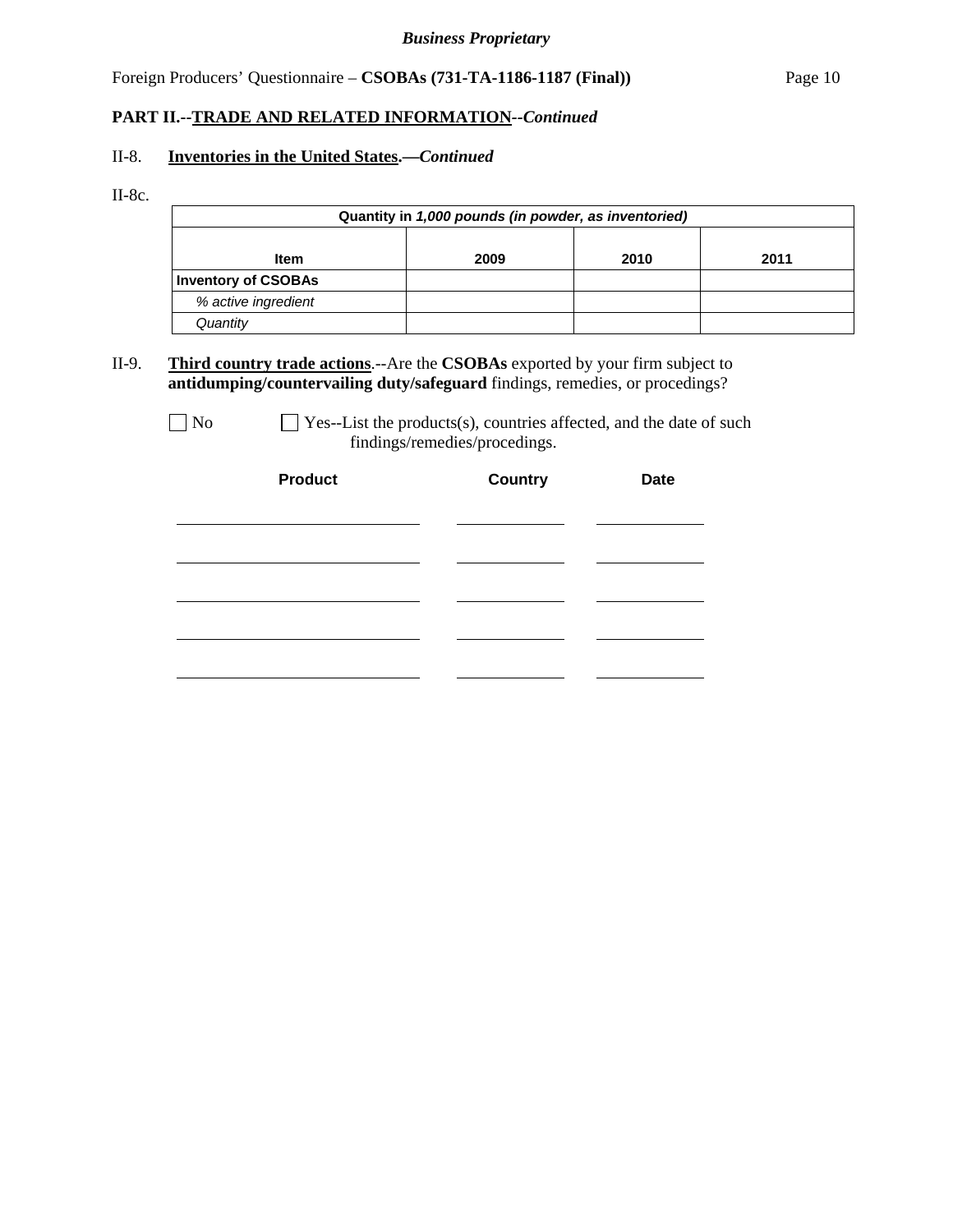II-10a. Report your firm's **total** production capacity, production, shipments, and inventories related to the production of **CSOBAS** in your establishment(s) in **CHINA** during the specified periods. (See definitions in the instruction booklet.)

| Quantity in 1,000 pounds (total, 100 percent active ingredient basis)                                                                                              |                          |      |      |                          |      |  |
|--------------------------------------------------------------------------------------------------------------------------------------------------------------------|--------------------------|------|------|--------------------------|------|--|
|                                                                                                                                                                    | <b>Actual experience</b> |      |      | Projections <sup>1</sup> |      |  |
| <b>Item</b>                                                                                                                                                        | 2009                     | 2010 | 2011 | 2012                     | 2013 |  |
| Average production capacity $2$                                                                                                                                    |                          |      |      |                          |      |  |
| Beginning-of-period inventories <sup>3</sup>                                                                                                                       |                          |      |      |                          |      |  |
| <b>Production</b> $4$                                                                                                                                              |                          |      |      |                          |      |  |
| <b>Shipments:</b>                                                                                                                                                  |                          |      |      |                          |      |  |
| Internal consumption/transfers                                                                                                                                     |                          |      |      |                          |      |  |
| Home market sales                                                                                                                                                  |                          |      |      |                          |      |  |
| <b>Exports to--</b>                                                                                                                                                |                          |      |      |                          |      |  |
| United States <sup>5</sup>                                                                                                                                         |                          |      |      |                          |      |  |
| All other export markets <sup>6</sup>                                                                                                                              |                          |      |      |                          |      |  |
| <b>Total exports</b>                                                                                                                                               |                          |      |      |                          |      |  |
| <b>Total shipments</b>                                                                                                                                             |                          |      |      |                          |      |  |
| <b>End-of-period inventories</b>                                                                                                                                   |                          |      |      |                          |      |  |
| $1$ Please explain the basis for your projections.                                                                                                                 |                          |      |      |                          |      |  |
|                                                                                                                                                                    |                          |      |      |                          |      |  |
| $2$ The production capacity (see definitions in instruction booklet) reported is based on operating $\_\_$ hours per week,                                         |                          |      |      |                          |      |  |
| weeks per year. Please describe the methodology used to calculate production capacity, and explain any changes in                                                  |                          |      |      |                          |      |  |
|                                                                                                                                                                    |                          |      |      |                          |      |  |
| <sup>3</sup> Reconciliation of data.--Please note that the quantities reported above should reconcile as follows: beginning-of-period                              |                          |      |      |                          |      |  |
| inventories, plus production, less total shipments, equals end-of-period inventories. Do the data reported reconcile?                                              |                          |      |      |                          |      |  |
| No--Please explain:<br>$\Box$ Yes<br><sup>4</sup> Please estimate the percentage of total production of CSOBAS in China accounted for by your firm's production in |                          |      |      |                          |      |  |
| 2011.<br>Percent                                                                                                                                                   |                          |      |      |                          |      |  |
| <sup>5</sup> Please estimate the percentage of total exports to the United States of CSOBAS from China accounted for by your                                       |                          |      |      |                          |      |  |
| firm's exports in 2011: Percent<br><sup>6</sup> Identify principal other export markets.                                                                           |                          |      |      |                          |      |  |
|                                                                                                                                                                    |                          |      |      |                          |      |  |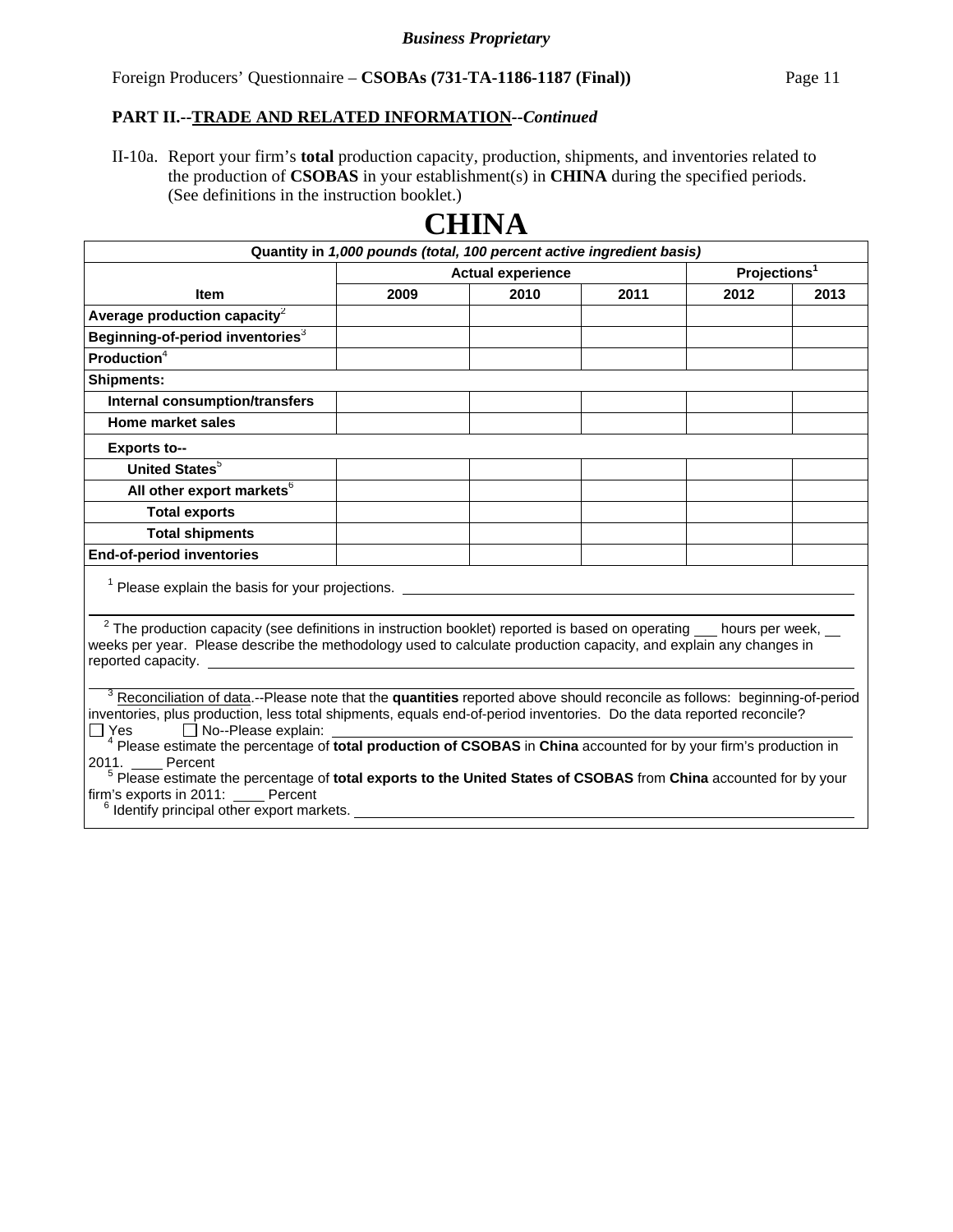II-10b. Report your firm's production capacity, production, shipments, and inventories related to the production of **CSOBAs in solution** in your establishment(s) in **CHINA** during the specified periods. (See definitions in the instruction booklet.) **CHINA**

|                                                                                                                                                                                                                          |                                                             | CHINA                    |      |                          |      |
|--------------------------------------------------------------------------------------------------------------------------------------------------------------------------------------------------------------------------|-------------------------------------------------------------|--------------------------|------|--------------------------|------|
|                                                                                                                                                                                                                          | Quantity in 1,000 pounds (in solution, as produced/shipped) |                          |      |                          |      |
|                                                                                                                                                                                                                          |                                                             | <b>Actual experience</b> |      | Projections <sup>1</sup> |      |
| <b>Item</b>                                                                                                                                                                                                              | 2009                                                        | 2010                     | 2011 | 2012                     | 2013 |
| Average production capacity <sup>2</sup>                                                                                                                                                                                 |                                                             |                          |      |                          |      |
| % active ingredient                                                                                                                                                                                                      |                                                             |                          |      |                          |      |
| Quantity                                                                                                                                                                                                                 |                                                             |                          |      |                          |      |
| Beginning-of-period inventories <sup>3</sup>                                                                                                                                                                             |                                                             |                          |      |                          |      |
| % active ingredient                                                                                                                                                                                                      |                                                             |                          |      |                          |      |
| Quantity                                                                                                                                                                                                                 |                                                             |                          |      |                          |      |
| Production <sup>4</sup>                                                                                                                                                                                                  |                                                             |                          |      |                          |      |
| % active ingredient                                                                                                                                                                                                      |                                                             |                          |      |                          |      |
| Quantity                                                                                                                                                                                                                 |                                                             |                          |      |                          |      |
| <b>Shipments:</b>                                                                                                                                                                                                        |                                                             |                          |      |                          |      |
| Internal consumption/transfers                                                                                                                                                                                           |                                                             |                          |      |                          |      |
| % active ingredient                                                                                                                                                                                                      |                                                             |                          |      |                          |      |
| Quantity                                                                                                                                                                                                                 |                                                             |                          |      |                          |      |
| <b>Home market sales</b>                                                                                                                                                                                                 |                                                             |                          |      |                          |      |
| % active ingredient                                                                                                                                                                                                      |                                                             |                          |      |                          |      |
| Quantity                                                                                                                                                                                                                 |                                                             |                          |      |                          |      |
| <b>Exports to--</b>                                                                                                                                                                                                      |                                                             |                          |      |                          |      |
| United States <sup>5</sup>                                                                                                                                                                                               |                                                             |                          |      |                          |      |
| % active ingredient                                                                                                                                                                                                      |                                                             |                          |      |                          |      |
| Quantity                                                                                                                                                                                                                 |                                                             |                          |      |                          |      |
| All other export markets <sup>6</sup>                                                                                                                                                                                    |                                                             |                          |      |                          |      |
| % active ingredient                                                                                                                                                                                                      |                                                             |                          |      |                          |      |
| Quantity                                                                                                                                                                                                                 |                                                             |                          |      |                          |      |
| <b>Total exports</b>                                                                                                                                                                                                     |                                                             |                          |      |                          |      |
| % active ingredient                                                                                                                                                                                                      |                                                             |                          |      |                          |      |
| Quantity                                                                                                                                                                                                                 |                                                             |                          |      |                          |      |
| <b>Total shipments</b>                                                                                                                                                                                                   |                                                             |                          |      |                          |      |
| % active ingredient                                                                                                                                                                                                      |                                                             |                          |      |                          |      |
| Quantity                                                                                                                                                                                                                 |                                                             |                          |      |                          |      |
| End-of-period inventories                                                                                                                                                                                                |                                                             |                          |      |                          |      |
| % active ingredient                                                                                                                                                                                                      |                                                             |                          |      |                          |      |
| Quantity                                                                                                                                                                                                                 |                                                             |                          |      |                          |      |
| $1$ Please explain the basis for your projections.                                                                                                                                                                       |                                                             |                          |      |                          |      |
|                                                                                                                                                                                                                          |                                                             |                          |      |                          |      |
| $2$ The production capacity (see definitions in instruction booklet) reported is based on operating<br>weeks per year. Please describe the methodology used to calculate production capacity, and explain any changes in |                                                             |                          |      | hours per week,          |      |
| reported capacity.                                                                                                                                                                                                       |                                                             |                          |      |                          |      |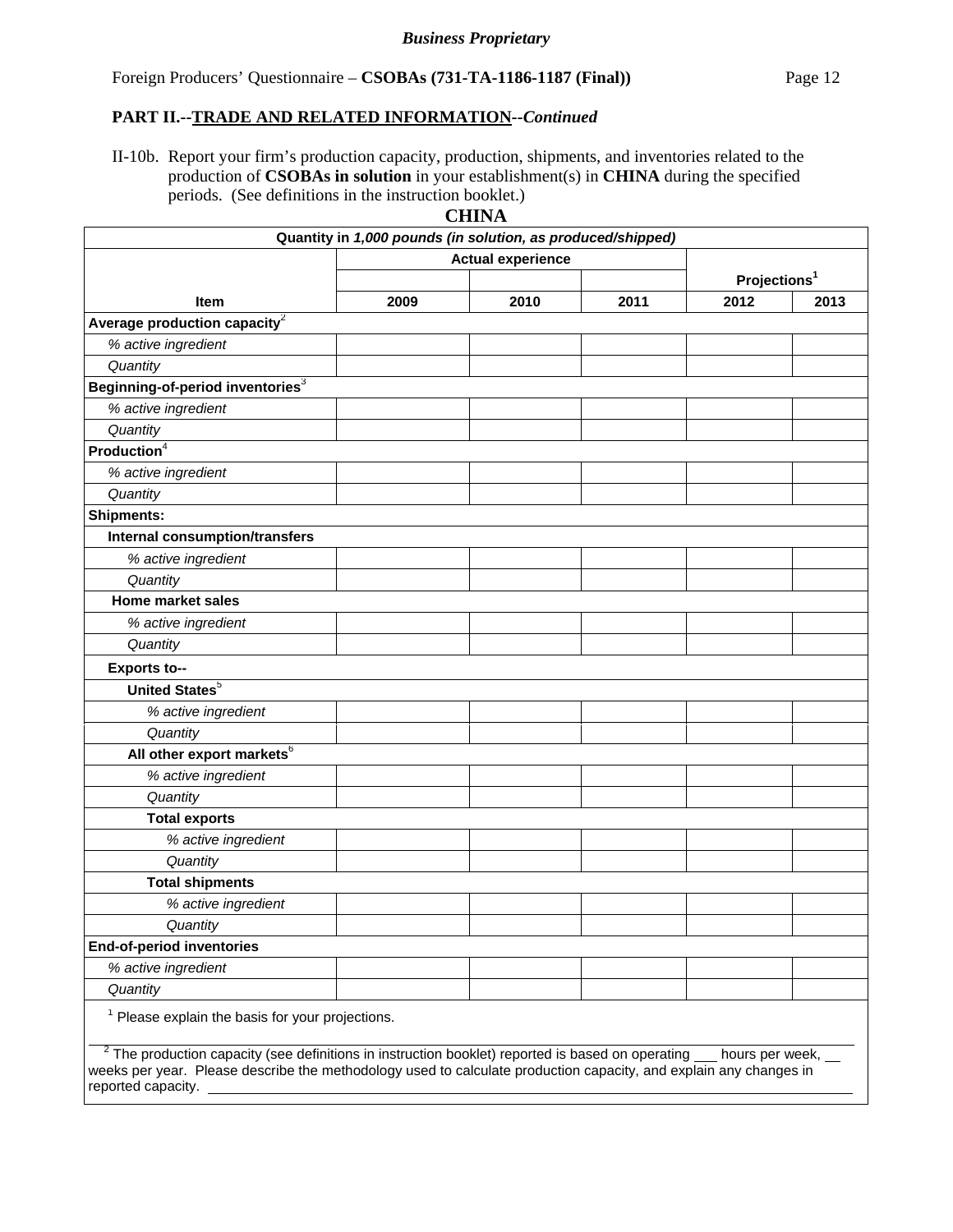<sup>3</sup> Reconciliation of data.--Please note that the quantities reported above should reconcile as follows: beginning-of-period inventories, plus production, less total shipments, equals end-of-period inventories. Do the data reported reconcile?  $Yes \Box No-Please explain:$ 

 <sup>4</sup> Please estimate the percentage of total production of **CSOBAS in solution in China** accounted for by your firm's production in 2011. Percent

 <sup>5</sup> Please estimate the percentage of total exports to the United States of **CSOBAS in solution from China** accounted for by your firm's exports in 2011: Percent

 $\frac{1}{6}$  Identify principal other export markets.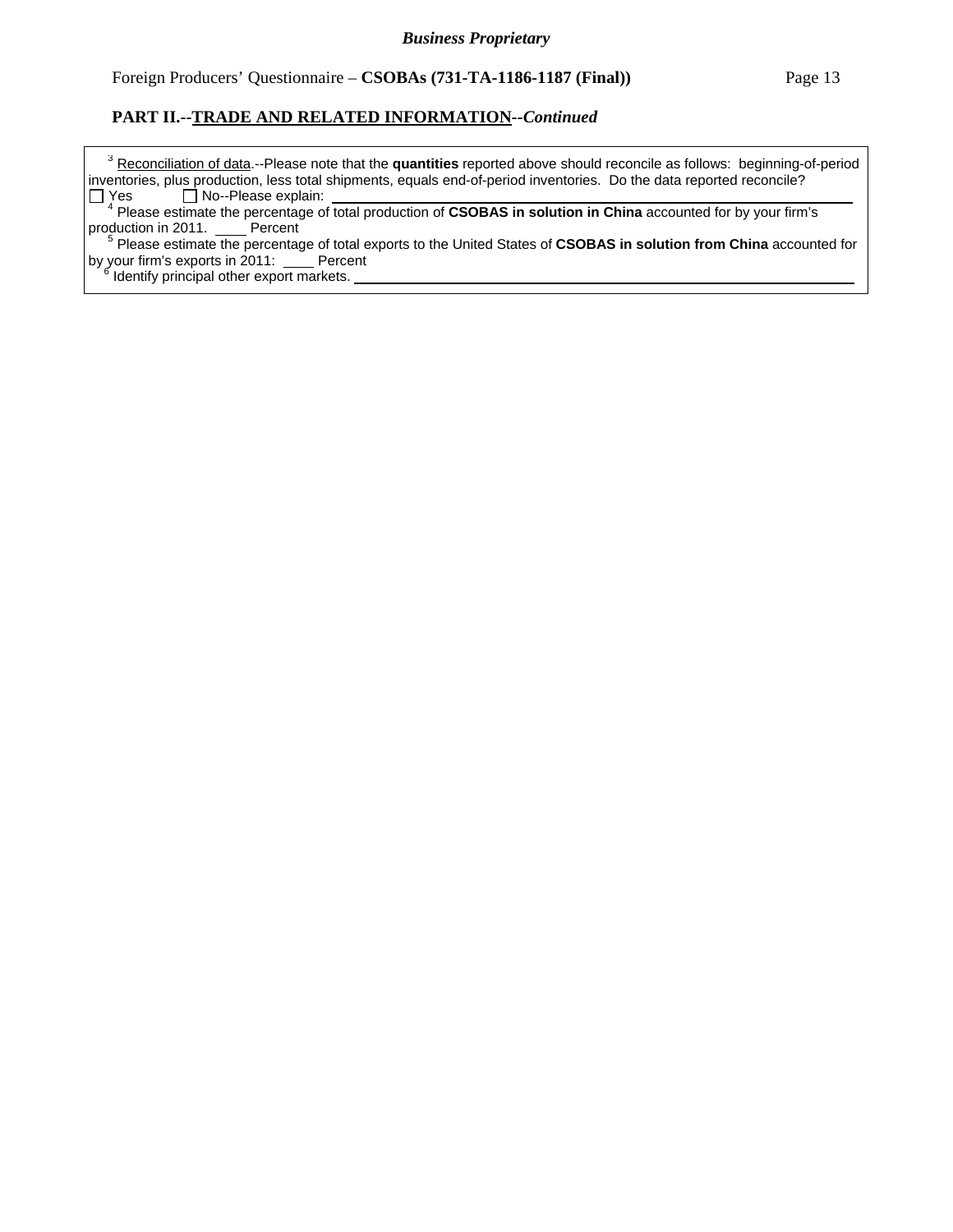II-10c. Report your firm's production capacity, production, shipments, and inventories related to the production of **CSOBAS in powder** in your establishment(s) in **CHINA** during the specified periods. (See definitions in the instruction booklet.)

**CHINA**

|                                                                                                                                                                                                                                                                                                                                              | Quantity in 1,000 pounds (in powder, as produced/shipped) |                          |      |                          |      |
|----------------------------------------------------------------------------------------------------------------------------------------------------------------------------------------------------------------------------------------------------------------------------------------------------------------------------------------------|-----------------------------------------------------------|--------------------------|------|--------------------------|------|
|                                                                                                                                                                                                                                                                                                                                              |                                                           | <b>Actual experience</b> |      |                          |      |
|                                                                                                                                                                                                                                                                                                                                              |                                                           |                          |      | Projections <sup>1</sup> |      |
| <b>Item</b>                                                                                                                                                                                                                                                                                                                                  | 2009                                                      | 2010                     | 2011 | 2012                     | 2013 |
| Average production capacity <sup>2</sup>                                                                                                                                                                                                                                                                                                     |                                                           |                          |      |                          |      |
| % active ingredient                                                                                                                                                                                                                                                                                                                          |                                                           |                          |      |                          |      |
| Quantity                                                                                                                                                                                                                                                                                                                                     |                                                           |                          |      |                          |      |
| Beginning-of-period inventories <sup>3</sup>                                                                                                                                                                                                                                                                                                 |                                                           |                          |      |                          |      |
| % active ingredient                                                                                                                                                                                                                                                                                                                          |                                                           |                          |      |                          |      |
| Quantity                                                                                                                                                                                                                                                                                                                                     |                                                           |                          |      |                          |      |
| <b>Production</b> <sup>4</sup>                                                                                                                                                                                                                                                                                                               |                                                           |                          |      |                          |      |
| % active ingredient                                                                                                                                                                                                                                                                                                                          |                                                           |                          |      |                          |      |
| Quantity                                                                                                                                                                                                                                                                                                                                     |                                                           |                          |      |                          |      |
| <b>Shipments:</b>                                                                                                                                                                                                                                                                                                                            |                                                           |                          |      |                          |      |
| <b>Internal consumption/transfers</b>                                                                                                                                                                                                                                                                                                        |                                                           |                          |      |                          |      |
| % active ingredient                                                                                                                                                                                                                                                                                                                          |                                                           |                          |      |                          |      |
| Quantity                                                                                                                                                                                                                                                                                                                                     |                                                           |                          |      |                          |      |
| <b>Home market sales</b>                                                                                                                                                                                                                                                                                                                     |                                                           |                          |      |                          |      |
| % active ingredient                                                                                                                                                                                                                                                                                                                          |                                                           |                          |      |                          |      |
| Quantity                                                                                                                                                                                                                                                                                                                                     |                                                           |                          |      |                          |      |
| <b>Exports to--</b>                                                                                                                                                                                                                                                                                                                          |                                                           |                          |      |                          |      |
| <b>United States<sup>5</sup></b>                                                                                                                                                                                                                                                                                                             |                                                           |                          |      |                          |      |
| % active ingredient                                                                                                                                                                                                                                                                                                                          |                                                           |                          |      |                          |      |
| Quantity                                                                                                                                                                                                                                                                                                                                     |                                                           |                          |      |                          |      |
| All other export markets <sup>6</sup>                                                                                                                                                                                                                                                                                                        |                                                           |                          |      |                          |      |
| % active ingredient                                                                                                                                                                                                                                                                                                                          |                                                           |                          |      |                          |      |
| Quantity                                                                                                                                                                                                                                                                                                                                     |                                                           |                          |      |                          |      |
| <b>Total exports</b>                                                                                                                                                                                                                                                                                                                         |                                                           |                          |      |                          |      |
| % active ingredient                                                                                                                                                                                                                                                                                                                          |                                                           |                          |      |                          |      |
| Quantity                                                                                                                                                                                                                                                                                                                                     |                                                           |                          |      |                          |      |
| <b>Total shipments</b>                                                                                                                                                                                                                                                                                                                       |                                                           |                          |      |                          |      |
| % active ingredient                                                                                                                                                                                                                                                                                                                          |                                                           |                          |      |                          |      |
| Quantity                                                                                                                                                                                                                                                                                                                                     |                                                           |                          |      |                          |      |
| <b>End-of-period inventories</b>                                                                                                                                                                                                                                                                                                             |                                                           |                          |      |                          |      |
| % active ingredient                                                                                                                                                                                                                                                                                                                          |                                                           |                          |      |                          |      |
| Quantity                                                                                                                                                                                                                                                                                                                                     |                                                           |                          |      |                          |      |
| <sup>1</sup> Please explain the basis for your projections.<br><sup>2</sup> The production capacity (see definitions in instruction booklet) reported is based on operating __ hours per week, __<br>weeks per year. Please describe the methodology used to calculate production capacity, and explain any changes in<br>reported capacity. |                                                           |                          |      |                          |      |

#### <sup>3</sup> Reconciliation of data.--Please note that the quantities reported above should reconcile as follows: beginning-of-period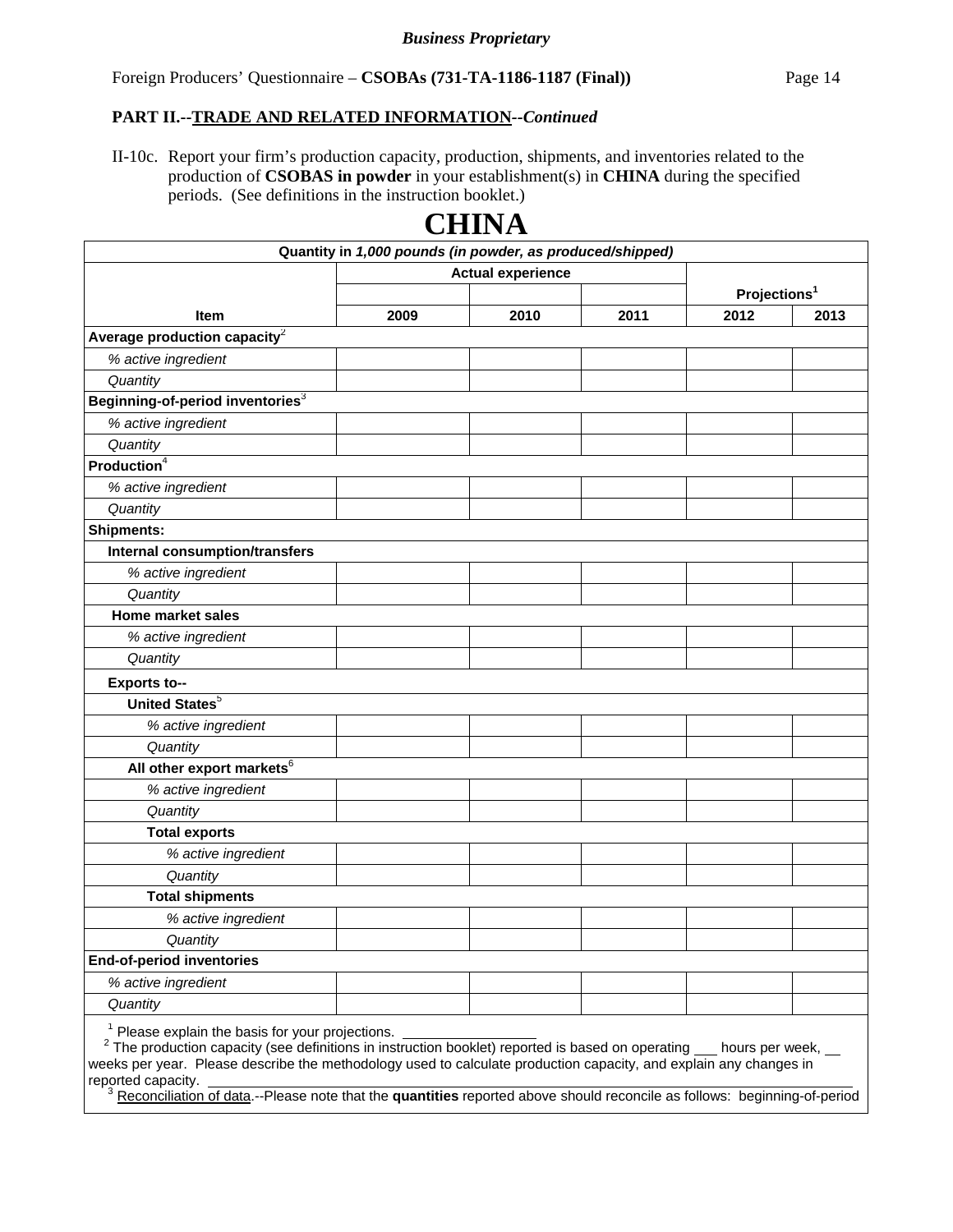#### Foreign Producers' Questionnaire – **CSOBAs (731-TA-1186-1187 (Final))** Page 15

#### **PART II.--TRADE AND RELATED INFORMATION***--Continued*

inventories, plus production, less total shipments, equals end-of-period inventories. Do the data reported reconcile?  $Yes \Box No-Please explain:$ 

<sup>4</sup> Please estimate the percentage of total production of CSOBAS in powder in China accounted for by your firm's production in 2011. Percent

 $\frac{1}{2}$  Please estimate the percentage of total exports to the United States of **CSOBAS in powder from China** accounted for by your firm's exports in 2011: Percent <sup>6</sup>

Identify principal other export markets.

#### II-11a. **Trade data**.--Report your firm's **total** exports to the United States **from China** by category of **CSOBAs and Fluorescent Brightener 71** during the specified periods. (See definitions in the instruction booklet.)

|                                                                                                                                                                                                                                                                                                                                                                                                                        | сппи                  |                    |      |  |  |  |  |
|------------------------------------------------------------------------------------------------------------------------------------------------------------------------------------------------------------------------------------------------------------------------------------------------------------------------------------------------------------------------------------------------------------------------|-----------------------|--------------------|------|--|--|--|--|
| Quantity in 1,000 pounds (total, 100 percent active ingredient basis)                                                                                                                                                                                                                                                                                                                                                  |                       |                    |      |  |  |  |  |
|                                                                                                                                                                                                                                                                                                                                                                                                                        | <b>Calendar years</b> |                    |      |  |  |  |  |
| <b>Item</b>                                                                                                                                                                                                                                                                                                                                                                                                            | 2009                  | 2010               | 2011 |  |  |  |  |
| Exports to the United States of CSOBAs: <sup>1</sup>                                                                                                                                                                                                                                                                                                                                                                   |                       |                    |      |  |  |  |  |
| Di-category:                                                                                                                                                                                                                                                                                                                                                                                                           |                       |                    |      |  |  |  |  |
| Quantity of commercial shipments                                                                                                                                                                                                                                                                                                                                                                                       |                       |                    |      |  |  |  |  |
| Tetra-category:                                                                                                                                                                                                                                                                                                                                                                                                        |                       |                    |      |  |  |  |  |
| Quantity of commercial shipments                                                                                                                                                                                                                                                                                                                                                                                       |                       |                    |      |  |  |  |  |
| Hexa-category:                                                                                                                                                                                                                                                                                                                                                                                                         |                       |                    |      |  |  |  |  |
| Quantity of commercial shipments                                                                                                                                                                                                                                                                                                                                                                                       |                       |                    |      |  |  |  |  |
| All other categories of CSOBAs:                                                                                                                                                                                                                                                                                                                                                                                        |                       |                    |      |  |  |  |  |
| Quantity of commercial shipments                                                                                                                                                                                                                                                                                                                                                                                       |                       |                    |      |  |  |  |  |
| <b>Exports to the United States of</b><br><b>Fluorescent Brightener 71:</b>                                                                                                                                                                                                                                                                                                                                            |                       |                    |      |  |  |  |  |
| Quantity of commercial shipments                                                                                                                                                                                                                                                                                                                                                                                       |                       |                    |      |  |  |  |  |
| <sup>1</sup> Reconciliation of data.--Please note that the total of the CSOBA export quantities reported by category should equal<br>the total quantity of exports reported in question II-10a. The total of the quantity of exports reported for fluorescent<br>brightener 71 should equal the total quantity of exports of fluorescent brightener 71 reported in question II-12a. Do the<br>data reported reconcile? |                       |                    |      |  |  |  |  |
| □ Yes No--Please explain: <u>University</u>                                                                                                                                                                                                                                                                                                                                                                            |                       |                    |      |  |  |  |  |
| Identify your principal export markets by category of CSOBA: Di:                                                                                                                                                                                                                                                                                                                                                       |                       | :Tetra:<br>. Hexa: |      |  |  |  |  |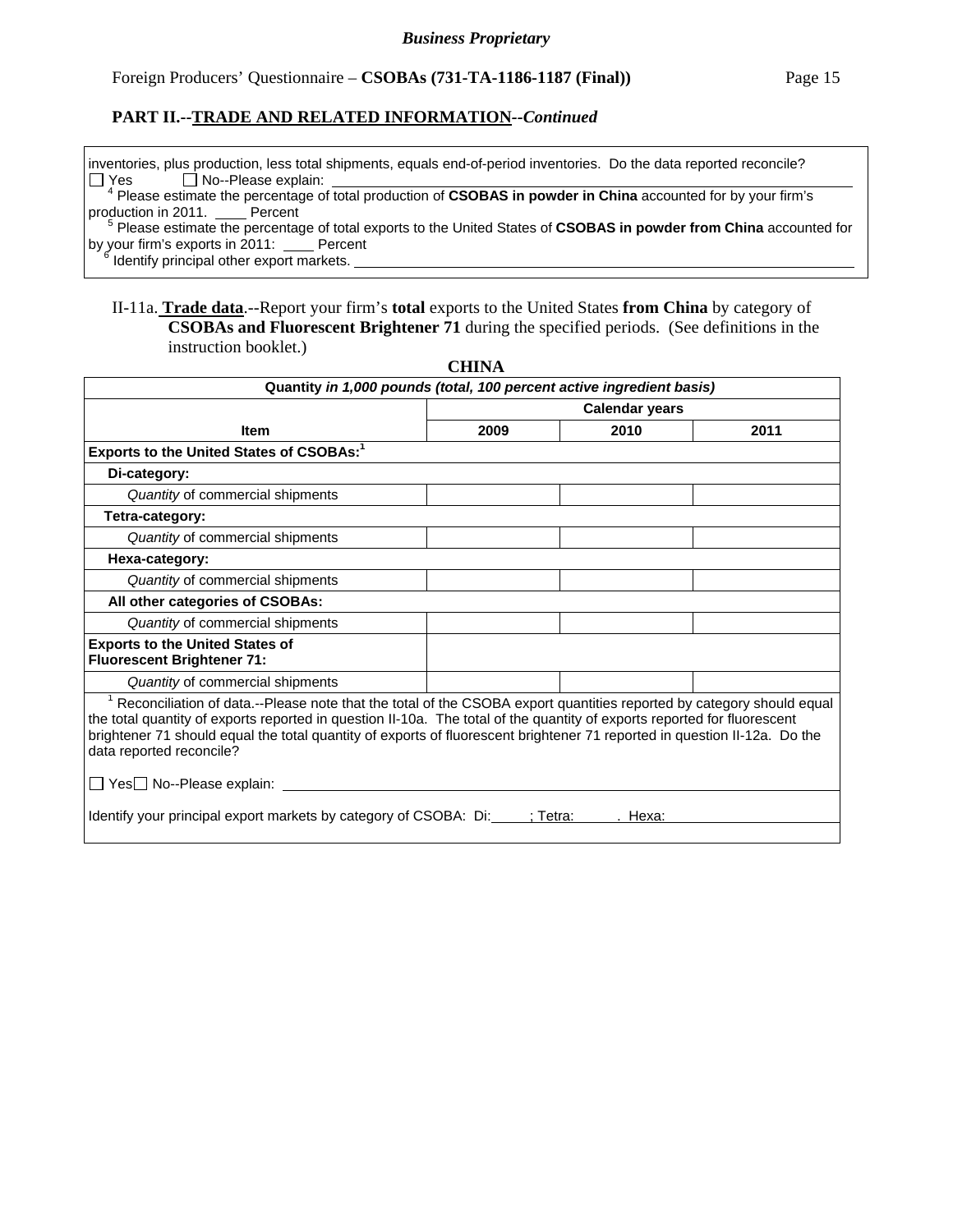II-11b. **Trade data**.--Report your firm's exports to the United States **from China** by category of **CSOBAs and Fluorescent Brightener 71 in both solution and powder form** during the specified periods. (See definitions in the instruction booklet.)

| Quantity in 1,000 pounds (as exported)                                                                                                                                                                                                                                                                                                                                                                                                                                                                                                                                                                                                                                                                |      |                       |      |  |  |  |
|-------------------------------------------------------------------------------------------------------------------------------------------------------------------------------------------------------------------------------------------------------------------------------------------------------------------------------------------------------------------------------------------------------------------------------------------------------------------------------------------------------------------------------------------------------------------------------------------------------------------------------------------------------------------------------------------------------|------|-----------------------|------|--|--|--|
|                                                                                                                                                                                                                                                                                                                                                                                                                                                                                                                                                                                                                                                                                                       |      | <b>Calendar years</b> |      |  |  |  |
| <b>Item</b>                                                                                                                                                                                                                                                                                                                                                                                                                                                                                                                                                                                                                                                                                           | 2009 | 2010                  | 2011 |  |  |  |
| Exports to the United States of CSOBAs: <sup>1</sup>                                                                                                                                                                                                                                                                                                                                                                                                                                                                                                                                                                                                                                                  |      |                       |      |  |  |  |
| Di-category:                                                                                                                                                                                                                                                                                                                                                                                                                                                                                                                                                                                                                                                                                          |      |                       |      |  |  |  |
| % active ingredient of exports in powder                                                                                                                                                                                                                                                                                                                                                                                                                                                                                                                                                                                                                                                              |      |                       |      |  |  |  |
| Quantity of exports in powder                                                                                                                                                                                                                                                                                                                                                                                                                                                                                                                                                                                                                                                                         |      |                       |      |  |  |  |
| % active ingredient of exports in solution                                                                                                                                                                                                                                                                                                                                                                                                                                                                                                                                                                                                                                                            |      |                       |      |  |  |  |
| Quantity of exports in solution                                                                                                                                                                                                                                                                                                                                                                                                                                                                                                                                                                                                                                                                       |      |                       |      |  |  |  |
| Tetra-category:                                                                                                                                                                                                                                                                                                                                                                                                                                                                                                                                                                                                                                                                                       |      |                       |      |  |  |  |
| % active ingredient of exports in powder                                                                                                                                                                                                                                                                                                                                                                                                                                                                                                                                                                                                                                                              |      |                       |      |  |  |  |
| Quantity of exports in powder                                                                                                                                                                                                                                                                                                                                                                                                                                                                                                                                                                                                                                                                         |      |                       |      |  |  |  |
| % active ingredient of exports in solution                                                                                                                                                                                                                                                                                                                                                                                                                                                                                                                                                                                                                                                            |      |                       |      |  |  |  |
| Quantity of exports in solution                                                                                                                                                                                                                                                                                                                                                                                                                                                                                                                                                                                                                                                                       |      |                       |      |  |  |  |
| Hexa-category:                                                                                                                                                                                                                                                                                                                                                                                                                                                                                                                                                                                                                                                                                        |      |                       |      |  |  |  |
| % active ingredient of exports in powder                                                                                                                                                                                                                                                                                                                                                                                                                                                                                                                                                                                                                                                              |      |                       |      |  |  |  |
| Quantity of exports in powder                                                                                                                                                                                                                                                                                                                                                                                                                                                                                                                                                                                                                                                                         |      |                       |      |  |  |  |
| % active ingredient of exports in solution                                                                                                                                                                                                                                                                                                                                                                                                                                                                                                                                                                                                                                                            |      |                       |      |  |  |  |
| Quantity of exports in solution                                                                                                                                                                                                                                                                                                                                                                                                                                                                                                                                                                                                                                                                       |      |                       |      |  |  |  |
| All other categories of CSOBAs:                                                                                                                                                                                                                                                                                                                                                                                                                                                                                                                                                                                                                                                                       |      |                       |      |  |  |  |
| % active ingredient of exports in powder                                                                                                                                                                                                                                                                                                                                                                                                                                                                                                                                                                                                                                                              |      |                       |      |  |  |  |
| Quantity of exports in powder                                                                                                                                                                                                                                                                                                                                                                                                                                                                                                                                                                                                                                                                         |      |                       |      |  |  |  |
| % active ingredient of exports in solution                                                                                                                                                                                                                                                                                                                                                                                                                                                                                                                                                                                                                                                            |      |                       |      |  |  |  |
| Quantity of exports in solution                                                                                                                                                                                                                                                                                                                                                                                                                                                                                                                                                                                                                                                                       |      |                       |      |  |  |  |
| <b>Exports to the United States of Fluorescent</b><br><b>Brightener 71:</b>                                                                                                                                                                                                                                                                                                                                                                                                                                                                                                                                                                                                                           |      |                       |      |  |  |  |
| % active ingredient of exports in powder                                                                                                                                                                                                                                                                                                                                                                                                                                                                                                                                                                                                                                                              |      |                       |      |  |  |  |
| Quantity of exports in powder                                                                                                                                                                                                                                                                                                                                                                                                                                                                                                                                                                                                                                                                         |      |                       |      |  |  |  |
| % active ingredient of exports in solution                                                                                                                                                                                                                                                                                                                                                                                                                                                                                                                                                                                                                                                            |      |                       |      |  |  |  |
| Quantity of exports in solution                                                                                                                                                                                                                                                                                                                                                                                                                                                                                                                                                                                                                                                                       |      |                       |      |  |  |  |
| <sup>1</sup> Reconciliation of data.--Please note that the sum of the CSOBA export quantities reported by category multiplied by<br>the percent active ingredient should equal the total quantity of exports reported in questions II-10b (for solution) and II-<br>10c (for powder). The total of the quantity of exports reported for fluorescent brightener 71 multiplied by the percent<br>active ingredient should equal the total quantity of exports reported in questions II-12b (for solution) and II-12c (for<br>powder). Do the data reported reconcile?<br>$\Box$ Yes $\Box$ No--Please explain:<br>Identify your principal export markets by category of CSOBA: Di:<br>: Tetra:<br>Hexa: |      |                       |      |  |  |  |
|                                                                                                                                                                                                                                                                                                                                                                                                                                                                                                                                                                                                                                                                                                       |      |                       |      |  |  |  |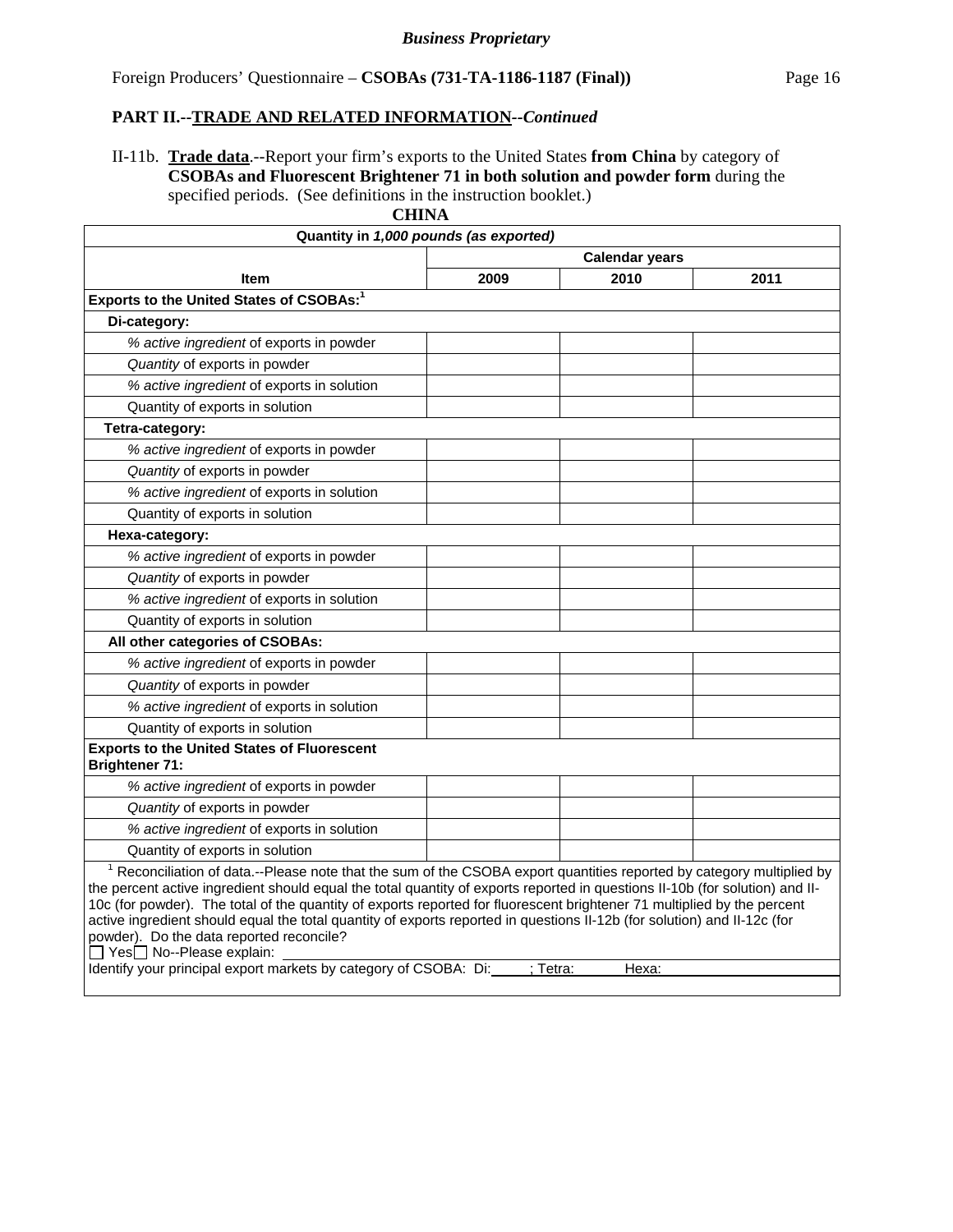II-12a. Report your firm's **total** production capacity, production, shipments, and inventories related to the production of **Fluorescent Brightener 71** in your establishment(s) in **CHINA** during the specified periods. (See definitions in the instruction booklet.)

| Quantity in 1,000 pounds (total, 100 percent active ingredient basis)                                                                                                                                                                                                                                                                                                                                                                                                                                                                                                                                                                                                                                                                                                                                                                                                                                                                                                                                                                                                                                                                                                                                               |                          |      |      |                          |      |  |
|---------------------------------------------------------------------------------------------------------------------------------------------------------------------------------------------------------------------------------------------------------------------------------------------------------------------------------------------------------------------------------------------------------------------------------------------------------------------------------------------------------------------------------------------------------------------------------------------------------------------------------------------------------------------------------------------------------------------------------------------------------------------------------------------------------------------------------------------------------------------------------------------------------------------------------------------------------------------------------------------------------------------------------------------------------------------------------------------------------------------------------------------------------------------------------------------------------------------|--------------------------|------|------|--------------------------|------|--|
|                                                                                                                                                                                                                                                                                                                                                                                                                                                                                                                                                                                                                                                                                                                                                                                                                                                                                                                                                                                                                                                                                                                                                                                                                     | <b>Actual experience</b> |      |      | Projections <sup>1</sup> |      |  |
| <b>Item</b>                                                                                                                                                                                                                                                                                                                                                                                                                                                                                                                                                                                                                                                                                                                                                                                                                                                                                                                                                                                                                                                                                                                                                                                                         | 2009                     | 2010 | 2011 | 2012                     | 2013 |  |
| Average production capacity $^2$                                                                                                                                                                                                                                                                                                                                                                                                                                                                                                                                                                                                                                                                                                                                                                                                                                                                                                                                                                                                                                                                                                                                                                                    |                          |      |      |                          |      |  |
| Beginning-of-period inventories <sup>3</sup>                                                                                                                                                                                                                                                                                                                                                                                                                                                                                                                                                                                                                                                                                                                                                                                                                                                                                                                                                                                                                                                                                                                                                                        |                          |      |      |                          |      |  |
| Production <sup>4</sup>                                                                                                                                                                                                                                                                                                                                                                                                                                                                                                                                                                                                                                                                                                                                                                                                                                                                                                                                                                                                                                                                                                                                                                                             |                          |      |      |                          |      |  |
| <b>Shipments:</b>                                                                                                                                                                                                                                                                                                                                                                                                                                                                                                                                                                                                                                                                                                                                                                                                                                                                                                                                                                                                                                                                                                                                                                                                   |                          |      |      |                          |      |  |
| <b>Internal consumption/transfers</b>                                                                                                                                                                                                                                                                                                                                                                                                                                                                                                                                                                                                                                                                                                                                                                                                                                                                                                                                                                                                                                                                                                                                                                               |                          |      |      |                          |      |  |
| Home market sales                                                                                                                                                                                                                                                                                                                                                                                                                                                                                                                                                                                                                                                                                                                                                                                                                                                                                                                                                                                                                                                                                                                                                                                                   |                          |      |      |                          |      |  |
| <b>Exports to--</b>                                                                                                                                                                                                                                                                                                                                                                                                                                                                                                                                                                                                                                                                                                                                                                                                                                                                                                                                                                                                                                                                                                                                                                                                 |                          |      |      |                          |      |  |
| <b>United States</b> <sup>5</sup>                                                                                                                                                                                                                                                                                                                                                                                                                                                                                                                                                                                                                                                                                                                                                                                                                                                                                                                                                                                                                                                                                                                                                                                   |                          |      |      |                          |      |  |
| All other export markets <sup>6</sup>                                                                                                                                                                                                                                                                                                                                                                                                                                                                                                                                                                                                                                                                                                                                                                                                                                                                                                                                                                                                                                                                                                                                                                               |                          |      |      |                          |      |  |
| <b>Total exports</b>                                                                                                                                                                                                                                                                                                                                                                                                                                                                                                                                                                                                                                                                                                                                                                                                                                                                                                                                                                                                                                                                                                                                                                                                |                          |      |      |                          |      |  |
| <b>Total shipments</b>                                                                                                                                                                                                                                                                                                                                                                                                                                                                                                                                                                                                                                                                                                                                                                                                                                                                                                                                                                                                                                                                                                                                                                                              |                          |      |      |                          |      |  |
| <b>End-of-period inventories</b>                                                                                                                                                                                                                                                                                                                                                                                                                                                                                                                                                                                                                                                                                                                                                                                                                                                                                                                                                                                                                                                                                                                                                                                    |                          |      |      |                          |      |  |
| <sup>1</sup> Please explain the basis for your projections.                                                                                                                                                                                                                                                                                                                                                                                                                                                                                                                                                                                                                                                                                                                                                                                                                                                                                                                                                                                                                                                                                                                                                         |                          |      |      |                          |      |  |
| $2$ The production capacity (see definitions in instruction booklet) reported is based on operating $\_\_$ hours per week, $\_\_$<br>weeks per year. Please describe the methodology used to calculate production capacity, and explain any changes in<br>reported capacity. The contract of the contract of the contract of the contract of the contract of the contract of the contract of the contract of the contract of the contract of the contract of the contract of the contrac<br><sup>3</sup> Reconciliation of data.--Please note that the quantities reported above should reconcile as follows: beginning-of-period<br>inventories, plus production, less total shipments, equals end-of-period inventories. Do the data reported reconcile?<br>No--Please explain:<br>$\Box$ Yes<br><sup>4</sup> Please estimate the percentage of total production of Fluorescent Brightener 71 in China accounted for by your firm's<br>production in 2011. Percent<br><sup>5</sup> Please estimate the percentage of total exports to the United States of Fluorescent Brightener 71 from China<br>accounted for by your firm's exports in 2011: Percent<br><sup>6</sup> Identify principal other export markets. |                          |      |      |                          |      |  |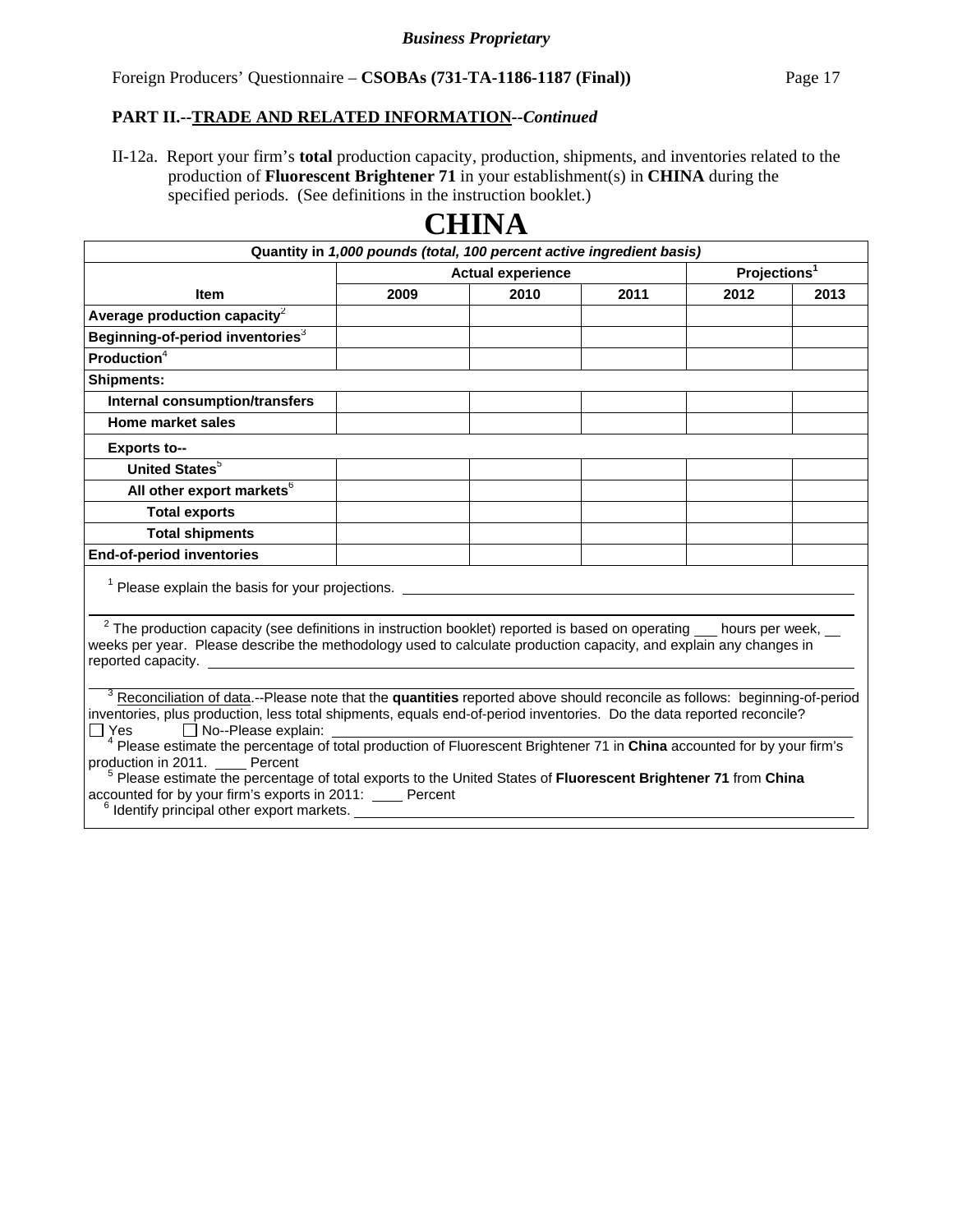II-12b. Report your firm's production capacity, production, shipments, and inventories related to the production of **Fluorescent Brightener 71 in solution form** in your establishment(s) in **CHINA** during the specified periods. (See definitions in the instruction booklet.)

|--|

|                                                                                                                                                                                                                                                                       | Quantity in 1,000 pounds (in solution, as produced/shipped) |                          |      |                          |      |
|-----------------------------------------------------------------------------------------------------------------------------------------------------------------------------------------------------------------------------------------------------------------------|-------------------------------------------------------------|--------------------------|------|--------------------------|------|
|                                                                                                                                                                                                                                                                       |                                                             | <b>Actual experience</b> |      |                          |      |
|                                                                                                                                                                                                                                                                       |                                                             |                          |      | Projections <sup>1</sup> |      |
| <b>Item</b>                                                                                                                                                                                                                                                           | 2009                                                        | 2010                     | 2011 | 2012                     | 2013 |
| Average production capacity $2$                                                                                                                                                                                                                                       |                                                             |                          |      |                          |      |
| % active ingredient                                                                                                                                                                                                                                                   |                                                             |                          |      |                          |      |
| Quantity                                                                                                                                                                                                                                                              |                                                             |                          |      |                          |      |
| Beginning-of-period inventories <sup>3</sup>                                                                                                                                                                                                                          |                                                             |                          |      |                          |      |
| % active ingredient                                                                                                                                                                                                                                                   |                                                             |                          |      |                          |      |
| Quantity                                                                                                                                                                                                                                                              |                                                             |                          |      |                          |      |
| Production <sup>4</sup>                                                                                                                                                                                                                                               |                                                             |                          |      |                          |      |
| % active ingredient                                                                                                                                                                                                                                                   |                                                             |                          |      |                          |      |
| Quantity                                                                                                                                                                                                                                                              |                                                             |                          |      |                          |      |
| <b>Shipments:</b>                                                                                                                                                                                                                                                     |                                                             |                          |      |                          |      |
| <b>Internal consumption/transfers</b>                                                                                                                                                                                                                                 |                                                             |                          |      |                          |      |
| % active ingredient                                                                                                                                                                                                                                                   |                                                             |                          |      |                          |      |
| Quantity                                                                                                                                                                                                                                                              |                                                             |                          |      |                          |      |
| <b>Home market sales</b>                                                                                                                                                                                                                                              |                                                             |                          |      |                          |      |
| % active ingredient                                                                                                                                                                                                                                                   |                                                             |                          |      |                          |      |
| Quantity                                                                                                                                                                                                                                                              |                                                             |                          |      |                          |      |
| <b>Exports to--</b>                                                                                                                                                                                                                                                   |                                                             |                          |      |                          |      |
| <b>United States</b> <sup>5</sup>                                                                                                                                                                                                                                     |                                                             |                          |      |                          |      |
| % active ingredient                                                                                                                                                                                                                                                   |                                                             |                          |      |                          |      |
| Quantity                                                                                                                                                                                                                                                              |                                                             |                          |      |                          |      |
| All other export markets <sup>6</sup>                                                                                                                                                                                                                                 |                                                             |                          |      |                          |      |
| % active ingredient                                                                                                                                                                                                                                                   |                                                             |                          |      |                          |      |
| Quantity                                                                                                                                                                                                                                                              |                                                             |                          |      |                          |      |
| <b>Total exports</b>                                                                                                                                                                                                                                                  |                                                             |                          |      |                          |      |
| % active ingredient                                                                                                                                                                                                                                                   |                                                             |                          |      |                          |      |
| Quantity                                                                                                                                                                                                                                                              |                                                             |                          |      |                          |      |
| <b>Total shipments</b>                                                                                                                                                                                                                                                |                                                             |                          |      |                          |      |
| % active ingredient                                                                                                                                                                                                                                                   |                                                             |                          |      |                          |      |
| Quantity                                                                                                                                                                                                                                                              |                                                             |                          |      |                          |      |
| <b>End-of-period inventories</b>                                                                                                                                                                                                                                      |                                                             |                          |      |                          |      |
| % active ingredient                                                                                                                                                                                                                                                   |                                                             |                          |      |                          |      |
| Quantity                                                                                                                                                                                                                                                              |                                                             |                          |      |                          |      |
| <sup>1</sup> Please explain the basis for your projections.                                                                                                                                                                                                           |                                                             |                          |      |                          |      |
| $2$ The production capacity (see definitions in instruction booklet) reported is based on operating $\_\_$ hours per week,<br>weeks per year. Please describe the methodology used to calculate production capacity, and explain any changes in<br>reported capacity. |                                                             |                          |      |                          |      |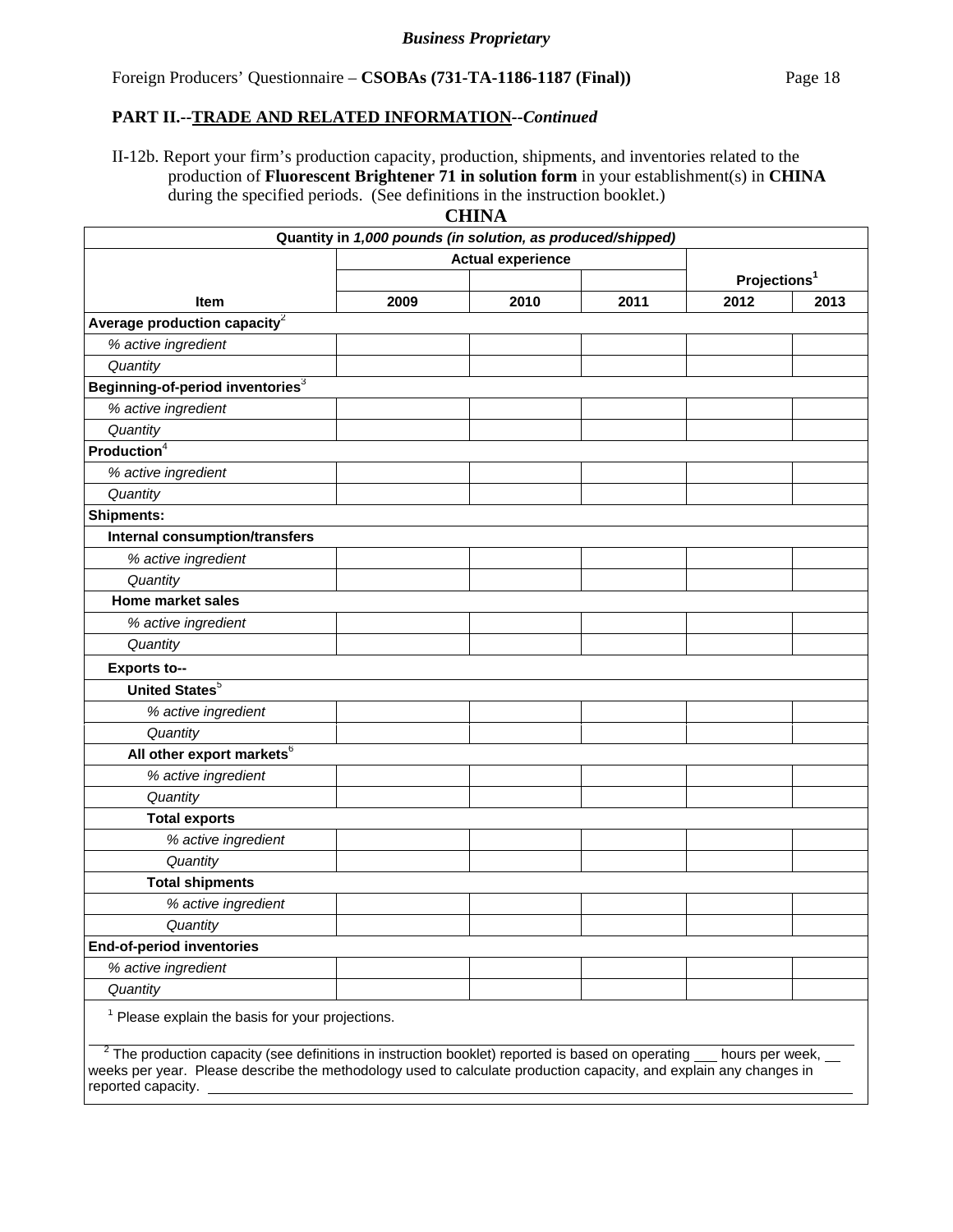<sup>3</sup> Reconciliation of data.--Please note that the quantities reported above should reconcile as follows: beginning-of-period inventories, plus production, less total shipments, equals end-of-period inventories. Do the data reported reconcile?  $Yes \Box No-Please explain:$ 

 <sup>4</sup> Please estimate the percentage of total production of **Fluorescent Brightener 71 in solution** in **China** accounted for by your firm's production in 2011. Percent

 <sup>5</sup> Please estimate the percentage of total exports to the United States of **Fluorescent Brightener 71 in solution** from **China** accounted for by your firm's exports in 2011: Percent

<sup>6</sup> Identify principal other export markets.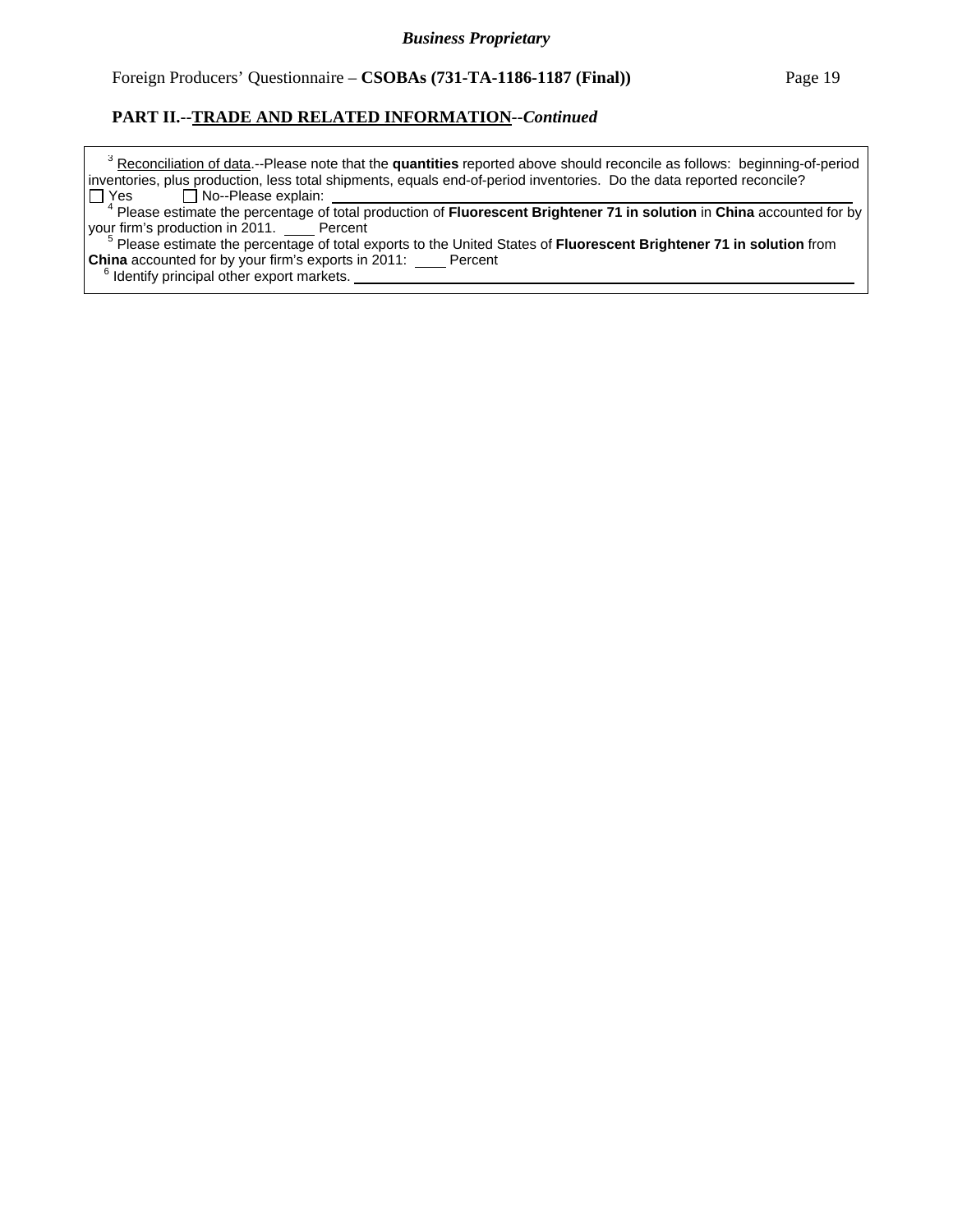II-12c. Report your firm's production capacity, production, shipments, and inventories related to the production of **Fluorescent Brightener 71 in powder form** in your establishment(s) in **CHINA** during the specified periods. (See definitions in the instruction booklet.)

|--|

|                                                                                                                                                                                                                                                                       | Quantity in 1,000 pounds (in powder, as produced/shipped) |                          |      |                          |      |
|-----------------------------------------------------------------------------------------------------------------------------------------------------------------------------------------------------------------------------------------------------------------------|-----------------------------------------------------------|--------------------------|------|--------------------------|------|
|                                                                                                                                                                                                                                                                       |                                                           | <b>Actual experience</b> |      |                          |      |
|                                                                                                                                                                                                                                                                       |                                                           |                          |      | Projections <sup>1</sup> |      |
| <b>Item</b>                                                                                                                                                                                                                                                           | 2009                                                      | 2010                     | 2011 | 2012                     | 2013 |
| Average production capacity $2$                                                                                                                                                                                                                                       |                                                           |                          |      |                          |      |
| % active ingredient                                                                                                                                                                                                                                                   |                                                           |                          |      |                          |      |
| Quantity                                                                                                                                                                                                                                                              |                                                           |                          |      |                          |      |
| Beginning-of-period inventories <sup>3</sup>                                                                                                                                                                                                                          |                                                           |                          |      |                          |      |
| % active ingredient                                                                                                                                                                                                                                                   |                                                           |                          |      |                          |      |
| Quantity                                                                                                                                                                                                                                                              |                                                           |                          |      |                          |      |
| Production <sup>4</sup>                                                                                                                                                                                                                                               |                                                           |                          |      |                          |      |
| % active ingredient                                                                                                                                                                                                                                                   |                                                           |                          |      |                          |      |
| Quantity                                                                                                                                                                                                                                                              |                                                           |                          |      |                          |      |
| <b>Shipments:</b>                                                                                                                                                                                                                                                     |                                                           |                          |      |                          |      |
| <b>Internal consumption/transfers</b>                                                                                                                                                                                                                                 |                                                           |                          |      |                          |      |
| % active ingredient                                                                                                                                                                                                                                                   |                                                           |                          |      |                          |      |
| Quantity                                                                                                                                                                                                                                                              |                                                           |                          |      |                          |      |
| <b>Home market sales</b>                                                                                                                                                                                                                                              |                                                           |                          |      |                          |      |
| % active ingredient                                                                                                                                                                                                                                                   |                                                           |                          |      |                          |      |
| Quantity                                                                                                                                                                                                                                                              |                                                           |                          |      |                          |      |
| <b>Exports to--</b>                                                                                                                                                                                                                                                   |                                                           |                          |      |                          |      |
| <b>United States</b> <sup>5</sup>                                                                                                                                                                                                                                     |                                                           |                          |      |                          |      |
| % active ingredient                                                                                                                                                                                                                                                   |                                                           |                          |      |                          |      |
| Quantity                                                                                                                                                                                                                                                              |                                                           |                          |      |                          |      |
| All other export markets <sup>6</sup>                                                                                                                                                                                                                                 |                                                           |                          |      |                          |      |
| % active ingredient                                                                                                                                                                                                                                                   |                                                           |                          |      |                          |      |
| Quantity                                                                                                                                                                                                                                                              |                                                           |                          |      |                          |      |
| <b>Total exports</b>                                                                                                                                                                                                                                                  |                                                           |                          |      |                          |      |
| % active ingredient                                                                                                                                                                                                                                                   |                                                           |                          |      |                          |      |
| Quantity                                                                                                                                                                                                                                                              |                                                           |                          |      |                          |      |
| <b>Total shipments</b>                                                                                                                                                                                                                                                |                                                           |                          |      |                          |      |
| % active ingredient                                                                                                                                                                                                                                                   |                                                           |                          |      |                          |      |
| Quantity                                                                                                                                                                                                                                                              |                                                           |                          |      |                          |      |
| <b>End-of-period inventories</b>                                                                                                                                                                                                                                      |                                                           |                          |      |                          |      |
| % active ingredient                                                                                                                                                                                                                                                   |                                                           |                          |      |                          |      |
| Quantity                                                                                                                                                                                                                                                              |                                                           |                          |      |                          |      |
| $1$ Please explain the basis for your projections.                                                                                                                                                                                                                    |                                                           |                          |      |                          |      |
| $2$ The production capacity (see definitions in instruction booklet) reported is based on operating $\_\_$ hours per week,<br>weeks per year. Please describe the methodology used to calculate production capacity, and explain any changes in<br>reported capacity. |                                                           |                          |      |                          |      |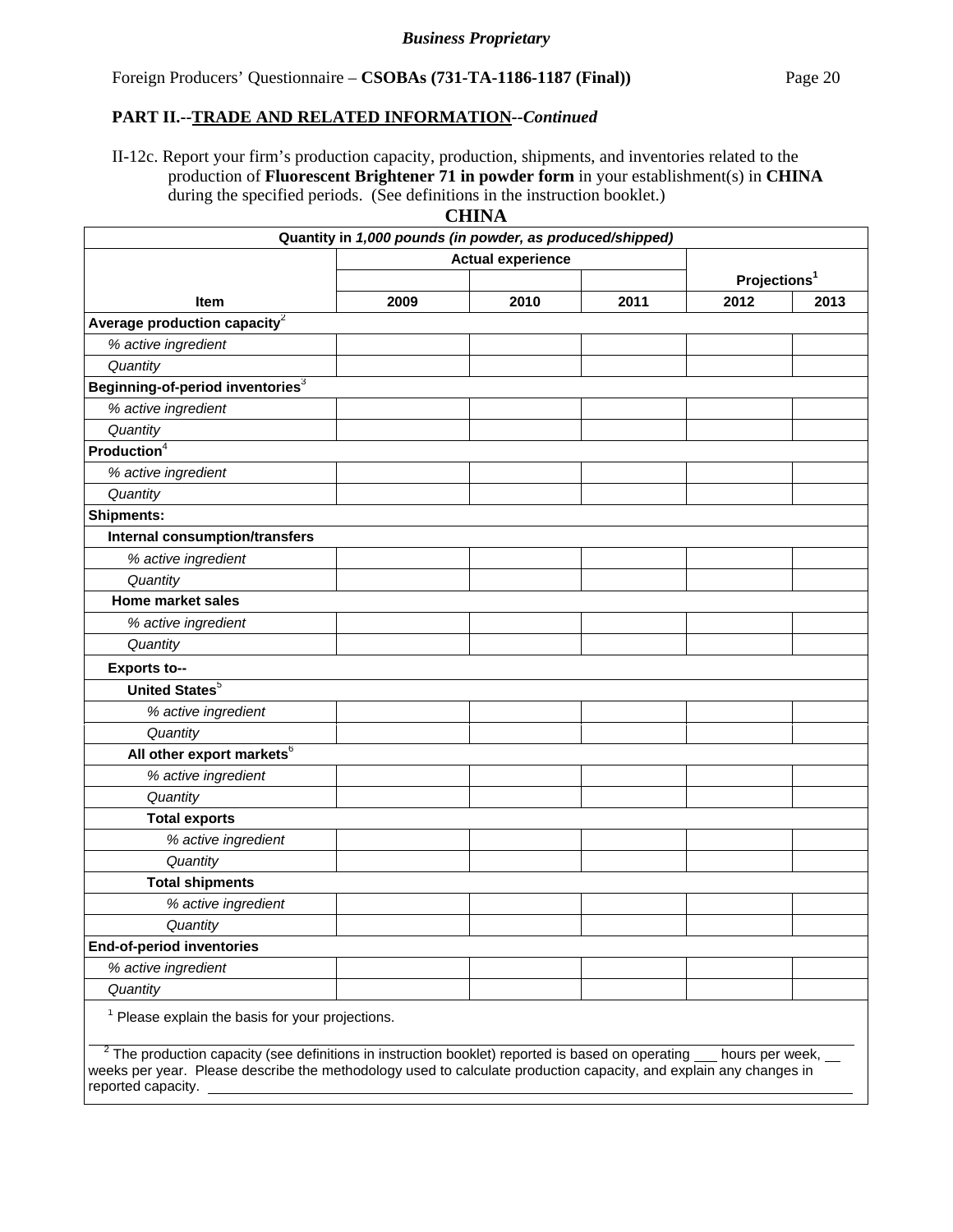<sup>3</sup> Reconciliation of data.--Please note that the quantities reported above should reconcile as follows: beginning-of-period inventories, plus production, less total shipments, equals end-of-period inventories. Do the data reported reconcile?  $Yes \Box No-Please explain:$ 

 <sup>4</sup> Please estimate the percentage of total production of **Fluorescent Brightener 71 in powder** in **China** accounted for by your firm's production in 2011. Percent

 <sup>5</sup> Please estimate the percentage of total exports to the United States of **Fluorescent Brightener 71 in solution** from **China** accounted for by your firm's exports in 2011: Percent

<sup>6</sup> Identify principal other export markets.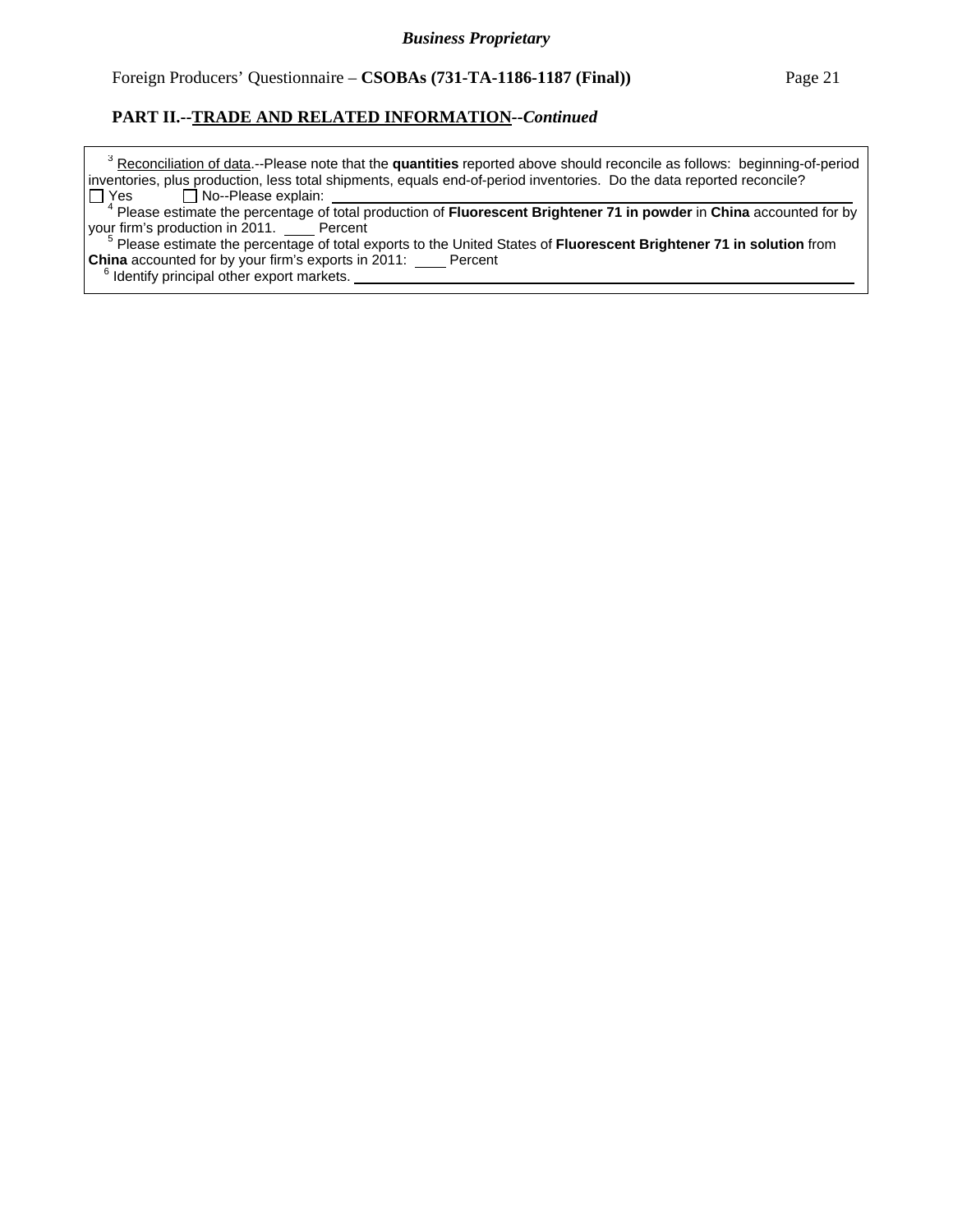II-13a. Report your firm's **total** production capacity, production, shipments, and inventories related to the production of **CSOBAs** in your establishment(s) in **TAIWAN** during the specified periods. (See definitions in the instruction booklet.)

|                                                                                                                                                                                                                                                                                                            | Quantity in 1,000 pounds (total, 100 percent active ingredient basis) |                          |      |                          |      |
|------------------------------------------------------------------------------------------------------------------------------------------------------------------------------------------------------------------------------------------------------------------------------------------------------------|-----------------------------------------------------------------------|--------------------------|------|--------------------------|------|
|                                                                                                                                                                                                                                                                                                            |                                                                       | <b>Actual experience</b> |      |                          |      |
|                                                                                                                                                                                                                                                                                                            |                                                                       |                          |      | Projections <sup>1</sup> |      |
| <b>Item</b>                                                                                                                                                                                                                                                                                                | 2009                                                                  | 2010                     | 2011 | 2012                     | 2013 |
| Average production capacity $2$                                                                                                                                                                                                                                                                            |                                                                       |                          |      |                          |      |
| Beginning-of-period inventories <sup>3</sup>                                                                                                                                                                                                                                                               |                                                                       |                          |      |                          |      |
| Production <sup>4</sup>                                                                                                                                                                                                                                                                                    |                                                                       |                          |      |                          |      |
| <b>Shipments:</b>                                                                                                                                                                                                                                                                                          |                                                                       |                          |      |                          |      |
| Internal consumption/transfers                                                                                                                                                                                                                                                                             |                                                                       |                          |      |                          |      |
| Home market sales                                                                                                                                                                                                                                                                                          |                                                                       |                          |      |                          |      |
| <b>Exports to--</b>                                                                                                                                                                                                                                                                                        |                                                                       |                          |      |                          |      |
| United States <sup>5</sup>                                                                                                                                                                                                                                                                                 |                                                                       |                          |      |                          |      |
| All other export markets <sup>6</sup>                                                                                                                                                                                                                                                                      |                                                                       |                          |      |                          |      |
| <b>Total exports</b>                                                                                                                                                                                                                                                                                       |                                                                       |                          |      |                          |      |
| <b>Total shipments</b>                                                                                                                                                                                                                                                                                     |                                                                       |                          |      |                          |      |
| <b>End-of-period inventories</b>                                                                                                                                                                                                                                                                           |                                                                       |                          |      |                          |      |
| <sup>1</sup> Please explain the basis for your projections.                                                                                                                                                                                                                                                |                                                                       |                          |      |                          |      |
| $2$ The production capacity (see definitions in instruction booklet) reported is based on operating $\_\_$ hours per week, $\_\_$<br>weeks per year. Please describe the methodology used to calculate production capacity, and explain any changes in<br>reported capacity.                               |                                                                       |                          |      |                          |      |
| <sup>3</sup> Reconciliation of data.--Please note that the quantities reported above should reconcile as follows: beginning-of-period<br>inventories, plus production, less total shipments, equals end-of-period inventories. Do the data reported reconcile?<br>$\Box$ Yes<br>$\Box$ No--Please explain: |                                                                       |                          |      |                          |      |
|                                                                                                                                                                                                                                                                                                            |                                                                       |                          |      |                          |      |
| <sup>4</sup> Please estimate the percentage of total production of CSOBAS in Taiwan accounted for by your firm's production in<br>2011. Percent                                                                                                                                                            |                                                                       |                          |      |                          |      |
| <sup>5</sup> Please estimate the percentage of total exports to the United States of CSOBAS from Taiwan accounted for by your<br>firm's exports in 2011: Percent                                                                                                                                           |                                                                       |                          |      |                          |      |
| <sup>6</sup> Identify principal other export markets.                                                                                                                                                                                                                                                      |                                                                       |                          |      |                          |      |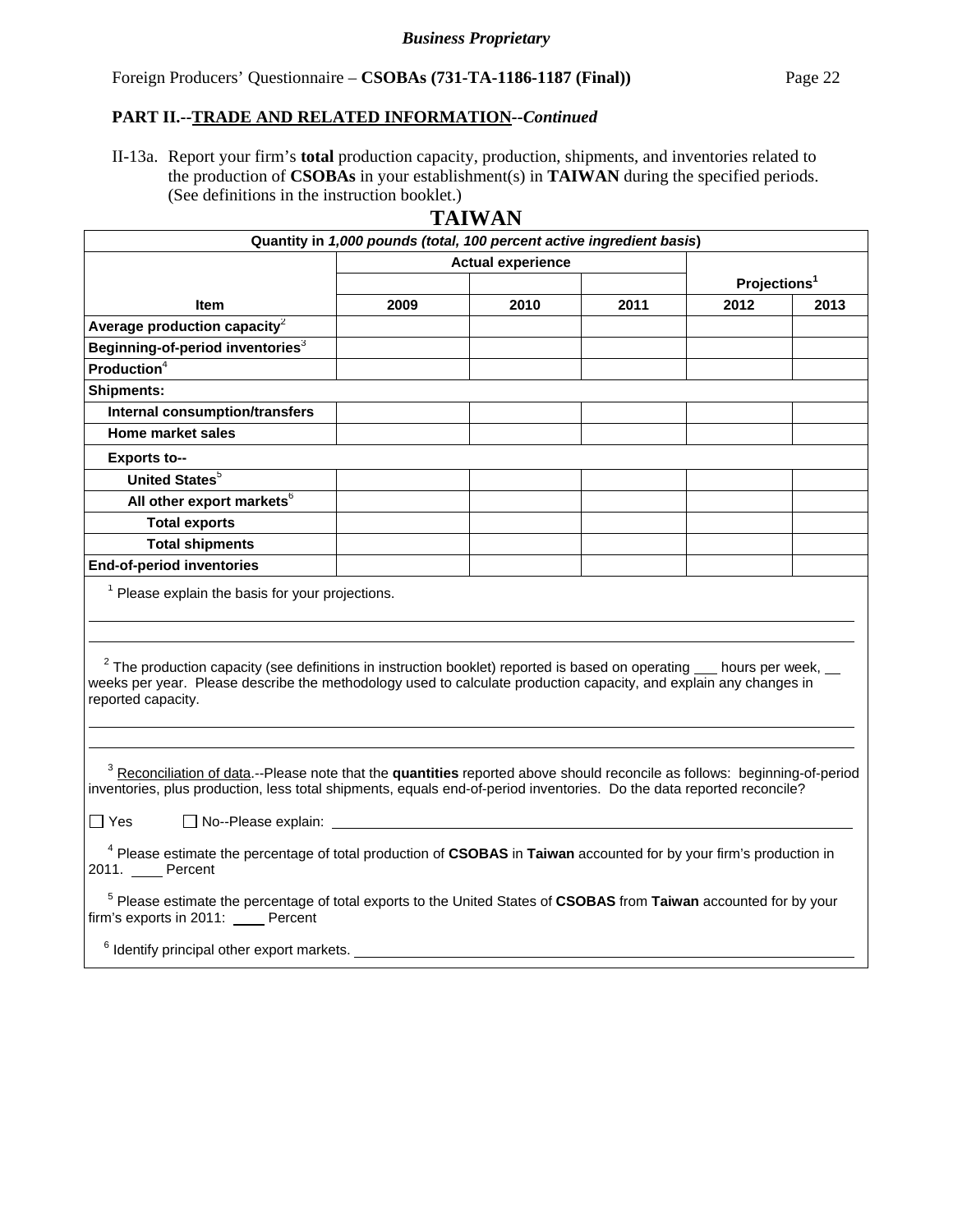II-13b. Report your firm's production capacity, production, shipments, and inventories related to the production of **CSOBAs in solution** in your establishment(s) in **TAIWAN** during the specified periods. (See definitions in the instruction booklet.)

| TAIWAN |  |
|--------|--|
|--------|--|

|                                                                                                                                                                                                                                                | Quantity in 1,000 pounds (in solution, as produced/shipped) |      |      |                          |      |
|------------------------------------------------------------------------------------------------------------------------------------------------------------------------------------------------------------------------------------------------|-------------------------------------------------------------|------|------|--------------------------|------|
|                                                                                                                                                                                                                                                | <b>Actual experience</b>                                    |      |      |                          |      |
|                                                                                                                                                                                                                                                |                                                             |      |      | Projections <sup>1</sup> |      |
| Item                                                                                                                                                                                                                                           | 2009                                                        | 2010 | 2011 | 2012                     | 2013 |
| Average production capacity <sup>2</sup>                                                                                                                                                                                                       |                                                             |      |      |                          |      |
| % active ingredient                                                                                                                                                                                                                            |                                                             |      |      |                          |      |
| Quantity                                                                                                                                                                                                                                       |                                                             |      |      |                          |      |
| Beginning-of-period inventories <sup>3</sup>                                                                                                                                                                                                   |                                                             |      |      |                          |      |
| % active ingredient                                                                                                                                                                                                                            |                                                             |      |      |                          |      |
| Quantity                                                                                                                                                                                                                                       |                                                             |      |      |                          |      |
| Production <sup>4</sup>                                                                                                                                                                                                                        |                                                             |      |      |                          |      |
| % active ingredient                                                                                                                                                                                                                            |                                                             |      |      |                          |      |
| Quantity                                                                                                                                                                                                                                       |                                                             |      |      |                          |      |
| <b>Shipments:</b>                                                                                                                                                                                                                              |                                                             |      |      |                          |      |
| Internal consumption/transfers                                                                                                                                                                                                                 |                                                             |      |      |                          |      |
| % active ingredient                                                                                                                                                                                                                            |                                                             |      |      |                          |      |
| Quantity                                                                                                                                                                                                                                       |                                                             |      |      |                          |      |
| <b>Home market sales</b>                                                                                                                                                                                                                       |                                                             |      |      |                          |      |
| % active ingredient                                                                                                                                                                                                                            |                                                             |      |      |                          |      |
| Quantity                                                                                                                                                                                                                                       |                                                             |      |      |                          |      |
| <b>Exports to--</b>                                                                                                                                                                                                                            |                                                             |      |      |                          |      |
| United States <sup>5</sup>                                                                                                                                                                                                                     |                                                             |      |      |                          |      |
| % active ingredient                                                                                                                                                                                                                            |                                                             |      |      |                          |      |
| Quantity                                                                                                                                                                                                                                       |                                                             |      |      |                          |      |
| All other export markets <sup>6</sup>                                                                                                                                                                                                          |                                                             |      |      |                          |      |
| % active ingredient                                                                                                                                                                                                                            |                                                             |      |      |                          |      |
| Quantity                                                                                                                                                                                                                                       |                                                             |      |      |                          |      |
| <b>Total exports</b>                                                                                                                                                                                                                           |                                                             |      |      |                          |      |
| % active ingredient                                                                                                                                                                                                                            |                                                             |      |      |                          |      |
| Quantity                                                                                                                                                                                                                                       |                                                             |      |      |                          |      |
| <b>Total shipments</b>                                                                                                                                                                                                                         |                                                             |      |      |                          |      |
| % active ingredient                                                                                                                                                                                                                            |                                                             |      |      |                          |      |
| Quantity                                                                                                                                                                                                                                       |                                                             |      |      |                          |      |
| <b>End-of-period inventories</b>                                                                                                                                                                                                               |                                                             |      |      |                          |      |
| % active ingredient                                                                                                                                                                                                                            |                                                             |      |      |                          |      |
| Quantity                                                                                                                                                                                                                                       |                                                             |      |      |                          |      |
| $1$ Please explain the basis for your projections.                                                                                                                                                                                             |                                                             |      |      |                          |      |
| $2$ The production capacity (see definitions in instruction booklet) reported is based on operating<br>weeks per year. Please describe the methodology used to calculate production capacity, and explain any changes in<br>reported capacity. |                                                             |      |      | hours per week,          |      |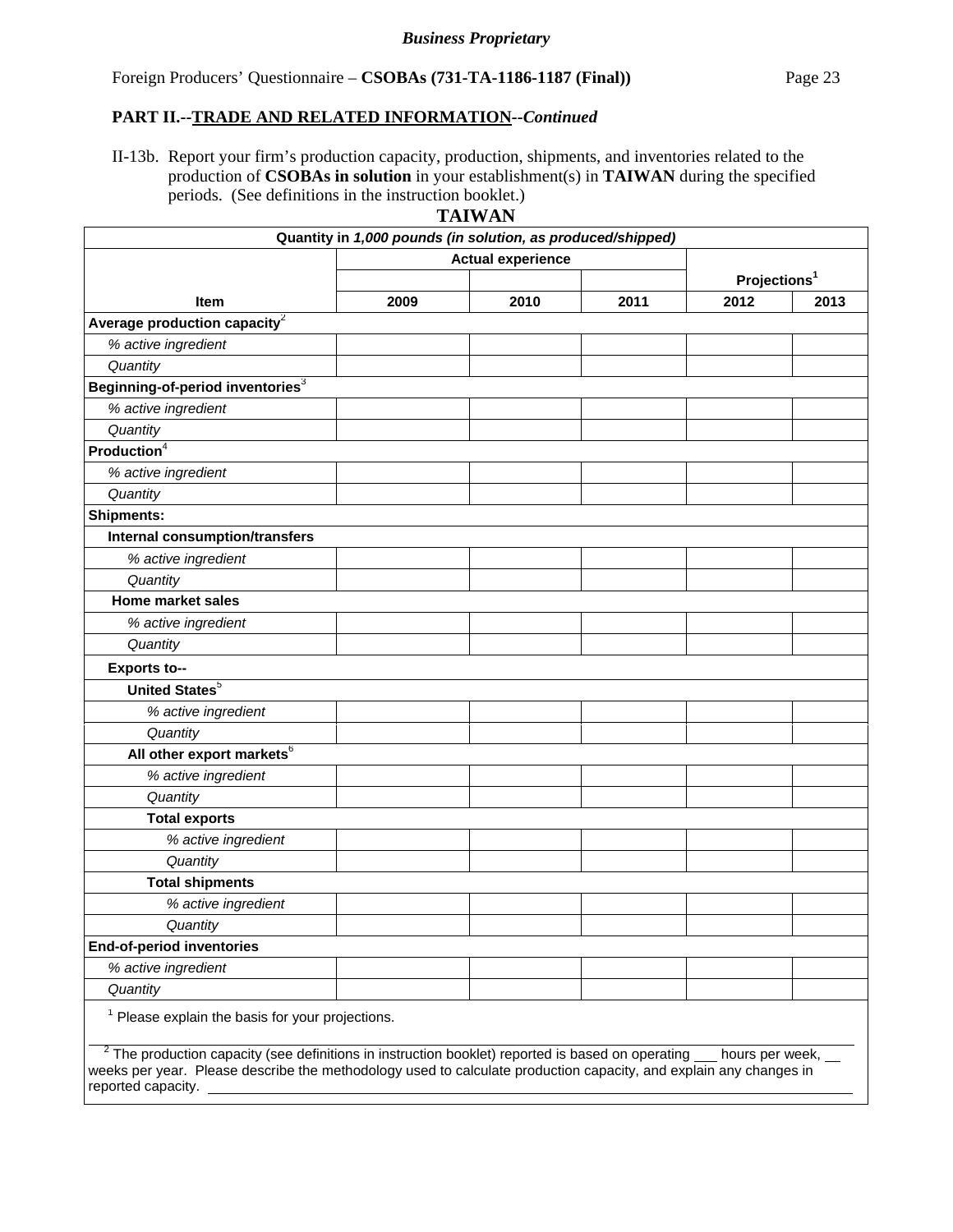<sup>3</sup> Reconciliation of data.--Please note that the quantities reported above should reconcile as follows: beginning-of-period inventories, plus production, less total shipments, equals end-of-period inventories. Do the data reported reconcile?  $Yes \Box No-Please explain:$ 

 <sup>4</sup> Please estimate the percentage of total production of **CSOBAS** in **Taiwan in solution** accounted for by your firm's production in 2011. Percent

 <sup>5</sup> Please estimate the percentage of total exports to the United States of **CSOBAS in solution** from **Taiwan** accounted for by your firm's exports in 2011: Percent

 $\frac{1}{6}$  Identify principal other export markets.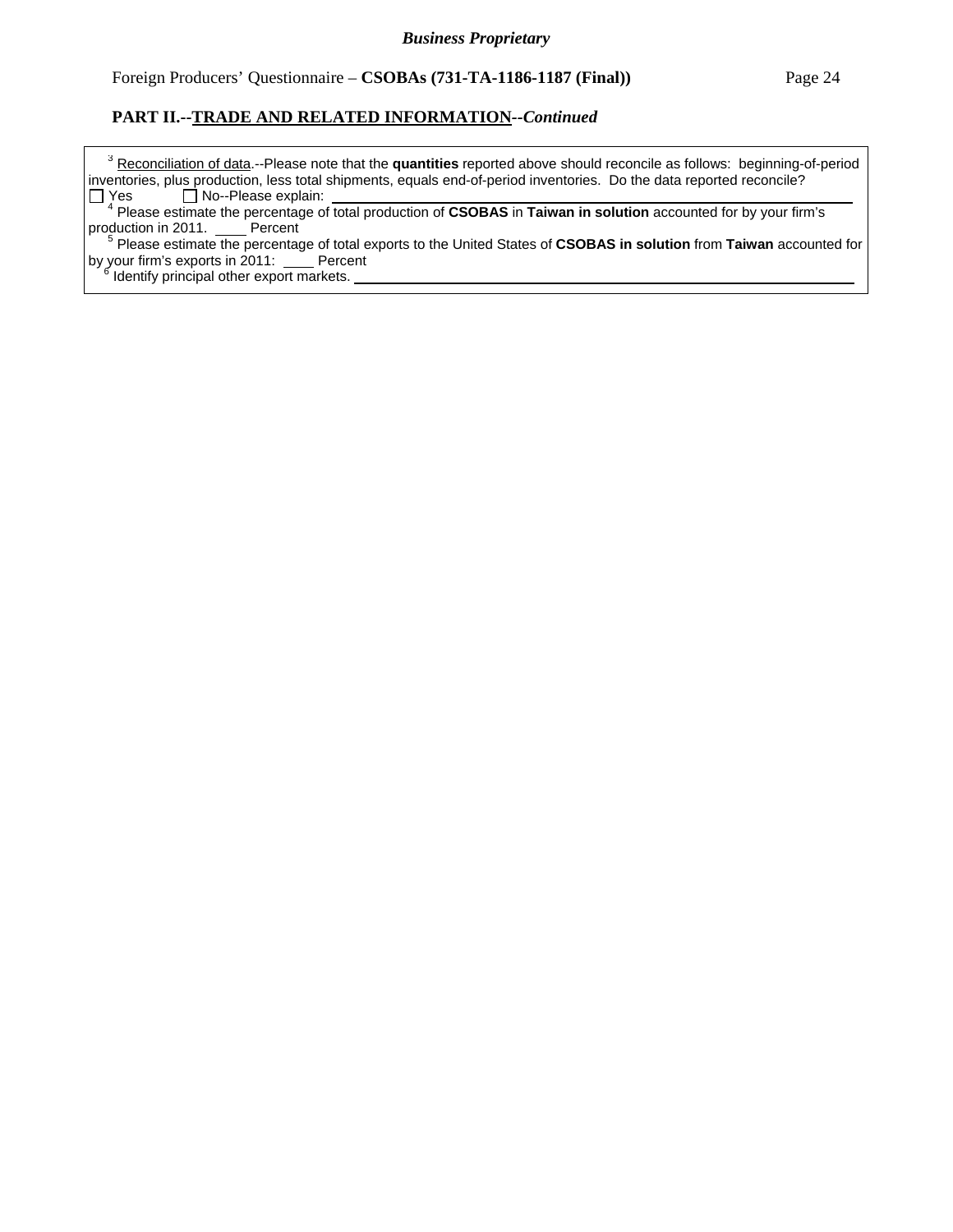II-13c. Report your firm's production capacity, production, shipments, and inventories related to the production of **CSOBAs in powder** in your establishment(s) in **TAIWAN** during the specified periods. (See definitions in the instruction booklet.)

| IWAN<br>ΑI |  |
|------------|--|
|------------|--|

|                                                                                                                                                                                                                                                                               | Quantity in 1,000 pounds (in powder, as produced/shipped) |      |      |                          |      |
|-------------------------------------------------------------------------------------------------------------------------------------------------------------------------------------------------------------------------------------------------------------------------------|-----------------------------------------------------------|------|------|--------------------------|------|
|                                                                                                                                                                                                                                                                               | <b>Actual experience</b>                                  |      |      |                          |      |
|                                                                                                                                                                                                                                                                               |                                                           |      |      | Projections <sup>1</sup> |      |
| Item                                                                                                                                                                                                                                                                          | 2009                                                      | 2010 | 2011 | 2012                     | 2013 |
| Average production capacity <sup>2</sup>                                                                                                                                                                                                                                      |                                                           |      |      |                          |      |
| % active ingredient                                                                                                                                                                                                                                                           |                                                           |      |      |                          |      |
| Quantity                                                                                                                                                                                                                                                                      |                                                           |      |      |                          |      |
| Beginning-of-period inventories3                                                                                                                                                                                                                                              |                                                           |      |      |                          |      |
| % active ingredient                                                                                                                                                                                                                                                           |                                                           |      |      |                          |      |
| Quantity                                                                                                                                                                                                                                                                      |                                                           |      |      |                          |      |
| Production <sup>4</sup>                                                                                                                                                                                                                                                       |                                                           |      |      |                          |      |
| % active ingredient                                                                                                                                                                                                                                                           |                                                           |      |      |                          |      |
| Quantity                                                                                                                                                                                                                                                                      |                                                           |      |      |                          |      |
| <b>Shipments:</b>                                                                                                                                                                                                                                                             |                                                           |      |      |                          |      |
| <b>Internal consumption/transfers</b>                                                                                                                                                                                                                                         |                                                           |      |      |                          |      |
| % active ingredient                                                                                                                                                                                                                                                           |                                                           |      |      |                          |      |
| Quantity                                                                                                                                                                                                                                                                      |                                                           |      |      |                          |      |
| <b>Home market sales</b>                                                                                                                                                                                                                                                      |                                                           |      |      |                          |      |
| % active ingredient                                                                                                                                                                                                                                                           |                                                           |      |      |                          |      |
| Quantity                                                                                                                                                                                                                                                                      |                                                           |      |      |                          |      |
| Exports to--                                                                                                                                                                                                                                                                  |                                                           |      |      |                          |      |
| United States <sup>5</sup>                                                                                                                                                                                                                                                    |                                                           |      |      |                          |      |
| % active ingredient                                                                                                                                                                                                                                                           |                                                           |      |      |                          |      |
| Quantity                                                                                                                                                                                                                                                                      |                                                           |      |      |                          |      |
| All other export markets <sup>6</sup>                                                                                                                                                                                                                                         |                                                           |      |      |                          |      |
| % active ingredient                                                                                                                                                                                                                                                           |                                                           |      |      |                          |      |
| Quantity                                                                                                                                                                                                                                                                      |                                                           |      |      |                          |      |
| <b>Total exports</b>                                                                                                                                                                                                                                                          |                                                           |      |      |                          |      |
| % active ingredient                                                                                                                                                                                                                                                           |                                                           |      |      |                          |      |
| Quantity                                                                                                                                                                                                                                                                      |                                                           |      |      |                          |      |
| <b>Total shipments</b>                                                                                                                                                                                                                                                        |                                                           |      |      |                          |      |
| % active ingredient                                                                                                                                                                                                                                                           |                                                           |      |      |                          |      |
| Quantity                                                                                                                                                                                                                                                                      |                                                           |      |      |                          |      |
| <b>End-of-period inventories</b>                                                                                                                                                                                                                                              |                                                           |      |      |                          |      |
| % active ingredient                                                                                                                                                                                                                                                           |                                                           |      |      |                          |      |
| Quantity                                                                                                                                                                                                                                                                      |                                                           |      |      |                          |      |
| $1$ Please explain the basis for your projections.                                                                                                                                                                                                                            |                                                           |      |      |                          |      |
| <sup>2</sup> The production capacity (see definitions in instruction booklet) reported is based on operating __ hours per week, __<br>weeks per year. Please describe the methodology used to calculate production capacity, and explain any changes in<br>reported capacity. |                                                           |      |      |                          |      |

<sup>3</sup> Reconciliation of data.--Please note that the quantities reported above should reconcile as follows: beginning-of-period inventories, plus production, less total shipments, equals end-of-period inventories. Do the data reported reconcile?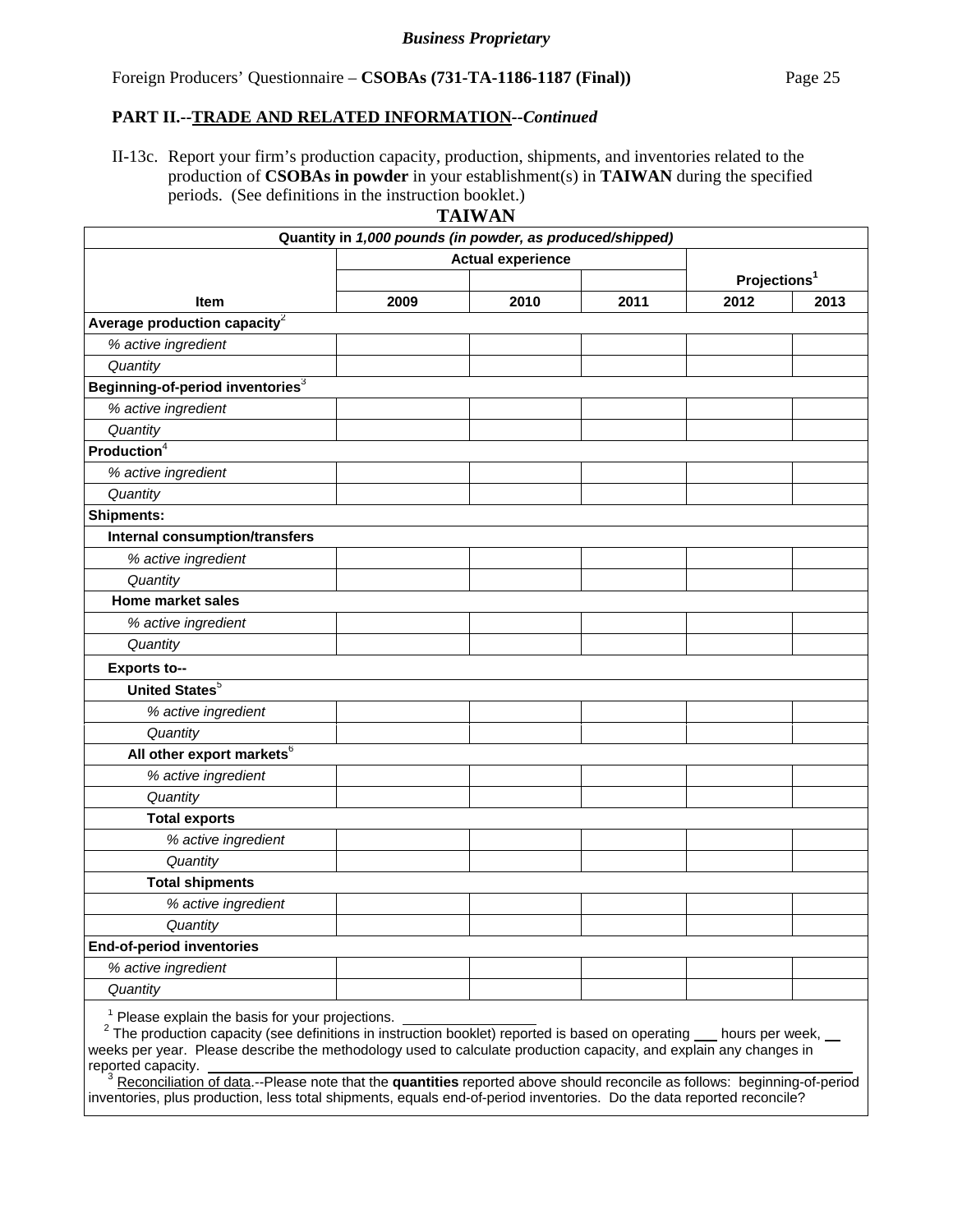| $\Box$ Yes<br>□ No--Please explain:                                                                                             |
|---------------------------------------------------------------------------------------------------------------------------------|
| <sup>4</sup> Please estimate the percentage of total production of CSOBAS in Taiwan in powder accounted for by your firm's      |
| production in 2011. Percent                                                                                                     |
| <sup>5</sup> Please estimate the percentage of total exports to the United States of CSOBAS from Taiwan in powder accounted for |
| by your firm's exports in 2011: _____ Percent                                                                                   |
| <sup>6</sup> Identify principal other export markets.                                                                           |
|                                                                                                                                 |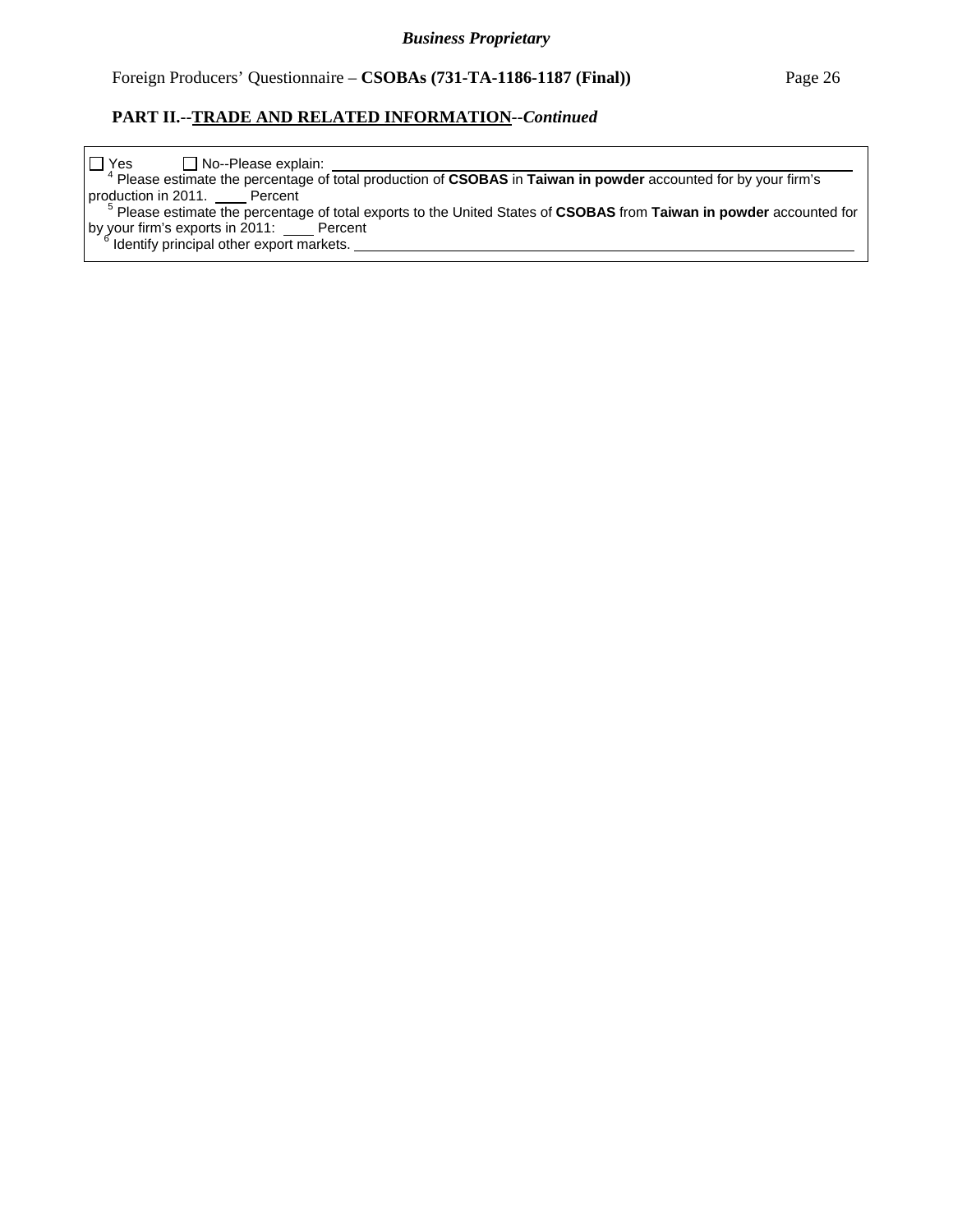II-14a. **Trade data**.--Report your firm's **total** exports to the United States **from Taiwan** by category of **CSOBAs and Fluorescent Brightener 71** during the specified periods. (See definitions in the instruction booklet.)

| Quantity in 1,000 pounds (total, 100 percent active ingredient basis)                                                                                                                                                                                                                                                                                                                                                                                                                         |                       |                   |      |  |  |
|-----------------------------------------------------------------------------------------------------------------------------------------------------------------------------------------------------------------------------------------------------------------------------------------------------------------------------------------------------------------------------------------------------------------------------------------------------------------------------------------------|-----------------------|-------------------|------|--|--|
|                                                                                                                                                                                                                                                                                                                                                                                                                                                                                               | <b>Calendar years</b> |                   |      |  |  |
| <b>Item</b>                                                                                                                                                                                                                                                                                                                                                                                                                                                                                   | 2009                  | 2010              | 2011 |  |  |
| Exports to the United States of CSOBAs: <sup>1</sup>                                                                                                                                                                                                                                                                                                                                                                                                                                          |                       |                   |      |  |  |
| Di-category:                                                                                                                                                                                                                                                                                                                                                                                                                                                                                  |                       |                   |      |  |  |
| Quantity of commercial shipments                                                                                                                                                                                                                                                                                                                                                                                                                                                              |                       |                   |      |  |  |
| Tetra-category:                                                                                                                                                                                                                                                                                                                                                                                                                                                                               |                       |                   |      |  |  |
| Quantity of commercial shipments                                                                                                                                                                                                                                                                                                                                                                                                                                                              |                       |                   |      |  |  |
| Hexa-category:                                                                                                                                                                                                                                                                                                                                                                                                                                                                                |                       |                   |      |  |  |
| Quantity of commercial shipments                                                                                                                                                                                                                                                                                                                                                                                                                                                              |                       |                   |      |  |  |
| All other categories of CSOBAs:                                                                                                                                                                                                                                                                                                                                                                                                                                                               |                       |                   |      |  |  |
| Quantity of commercial shipments                                                                                                                                                                                                                                                                                                                                                                                                                                                              |                       |                   |      |  |  |
| <b>Exports to the United States of</b><br><b>Fluorescent Brightener 71:</b>                                                                                                                                                                                                                                                                                                                                                                                                                   |                       |                   |      |  |  |
| Quantity of commercial shipments                                                                                                                                                                                                                                                                                                                                                                                                                                                              |                       |                   |      |  |  |
| <sup>1</sup> Reconciliation of data.--Please note that the sum of the CSOBA export quantities reported by category should equal<br>the total quantity of exports reported in question II-13a. The total quantity of exports reported for fluorescent brightener<br>71 should equal the total quantity of exports reported in question II-15a. Do the data reported reconcile?<br>□ Yes□ No--Please explain: <u>______</u><br>Identify your principal export markets by category of CSOBA: Di: |                       | : Tetra:<br>Hexa: |      |  |  |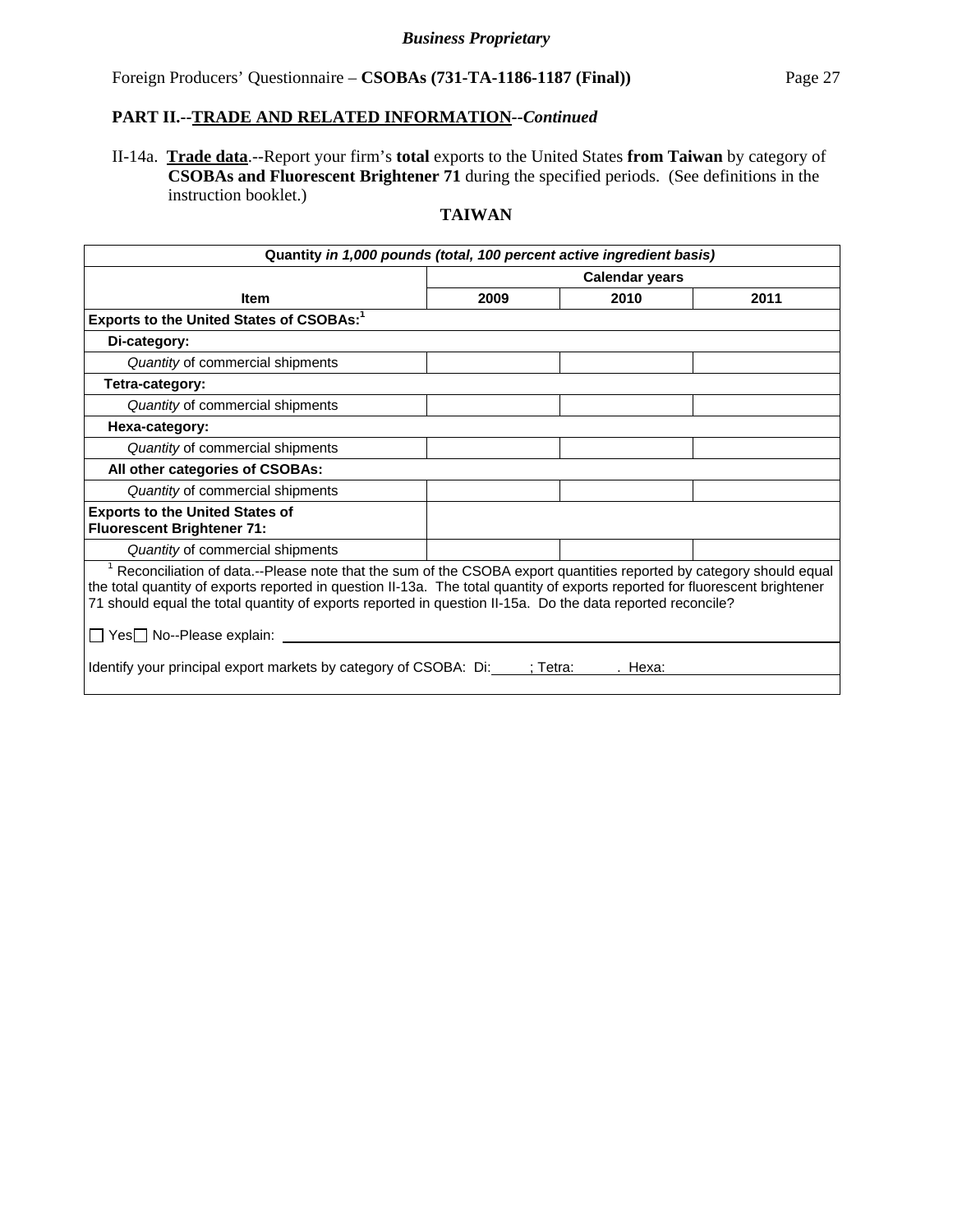II-14b. **Trade data**.--Report your firm's exports to the United States by category of **CSOBAs and Fluorescent Brightener 71 in solution and powder form** during the specified periods. (See definitions in the instruction booklet.)

| Quantity in 1,000 pounds (as exported)                                                                                                                                                                                                                                                                                                                                                                                                                                                                                                                                                                      |                       |      |      |  |  |
|-------------------------------------------------------------------------------------------------------------------------------------------------------------------------------------------------------------------------------------------------------------------------------------------------------------------------------------------------------------------------------------------------------------------------------------------------------------------------------------------------------------------------------------------------------------------------------------------------------------|-----------------------|------|------|--|--|
|                                                                                                                                                                                                                                                                                                                                                                                                                                                                                                                                                                                                             | <b>Calendar years</b> |      |      |  |  |
| ltem                                                                                                                                                                                                                                                                                                                                                                                                                                                                                                                                                                                                        | 2009                  | 2010 | 2011 |  |  |
| Exports to the United States of CSOBAs: <sup>1</sup>                                                                                                                                                                                                                                                                                                                                                                                                                                                                                                                                                        |                       |      |      |  |  |
| Di-category:                                                                                                                                                                                                                                                                                                                                                                                                                                                                                                                                                                                                |                       |      |      |  |  |
| % active ingredient of exports in powder                                                                                                                                                                                                                                                                                                                                                                                                                                                                                                                                                                    |                       |      |      |  |  |
| Quantity of exports in powder                                                                                                                                                                                                                                                                                                                                                                                                                                                                                                                                                                               |                       |      |      |  |  |
| % active ingredient of exports in solution                                                                                                                                                                                                                                                                                                                                                                                                                                                                                                                                                                  |                       |      |      |  |  |
| Quantity of exports in solution                                                                                                                                                                                                                                                                                                                                                                                                                                                                                                                                                                             |                       |      |      |  |  |
| Tetra-category:                                                                                                                                                                                                                                                                                                                                                                                                                                                                                                                                                                                             |                       |      |      |  |  |
| % active ingredient of exports in powder                                                                                                                                                                                                                                                                                                                                                                                                                                                                                                                                                                    |                       |      |      |  |  |
| Quantity of exports in powder                                                                                                                                                                                                                                                                                                                                                                                                                                                                                                                                                                               |                       |      |      |  |  |
| % active ingredient of exports in solution                                                                                                                                                                                                                                                                                                                                                                                                                                                                                                                                                                  |                       |      |      |  |  |
| Quantity of exports in solution                                                                                                                                                                                                                                                                                                                                                                                                                                                                                                                                                                             |                       |      |      |  |  |
| Hexa-category:                                                                                                                                                                                                                                                                                                                                                                                                                                                                                                                                                                                              |                       |      |      |  |  |
| % active ingredient of exports in powder                                                                                                                                                                                                                                                                                                                                                                                                                                                                                                                                                                    |                       |      |      |  |  |
| Quantity of exports in powder                                                                                                                                                                                                                                                                                                                                                                                                                                                                                                                                                                               |                       |      |      |  |  |
| % active ingredient of exports in solution                                                                                                                                                                                                                                                                                                                                                                                                                                                                                                                                                                  |                       |      |      |  |  |
| Quantity of exports in solution                                                                                                                                                                                                                                                                                                                                                                                                                                                                                                                                                                             |                       |      |      |  |  |
| All other categories of CSOBAs:                                                                                                                                                                                                                                                                                                                                                                                                                                                                                                                                                                             |                       |      |      |  |  |
| % active ingredient of exports in powder                                                                                                                                                                                                                                                                                                                                                                                                                                                                                                                                                                    |                       |      |      |  |  |
| Quantity of exports in powder                                                                                                                                                                                                                                                                                                                                                                                                                                                                                                                                                                               |                       |      |      |  |  |
| % active ingredient of exports in solution                                                                                                                                                                                                                                                                                                                                                                                                                                                                                                                                                                  |                       |      |      |  |  |
| Quantity of exports in solution                                                                                                                                                                                                                                                                                                                                                                                                                                                                                                                                                                             |                       |      |      |  |  |
| <b>Exports to the United States of Fluorescent</b><br><b>Brightener 71:</b>                                                                                                                                                                                                                                                                                                                                                                                                                                                                                                                                 |                       |      |      |  |  |
| % active ingredient of exports in powder                                                                                                                                                                                                                                                                                                                                                                                                                                                                                                                                                                    |                       |      |      |  |  |
| Quantity of exports in powder                                                                                                                                                                                                                                                                                                                                                                                                                                                                                                                                                                               |                       |      |      |  |  |
| % active ingredient of exports in solution                                                                                                                                                                                                                                                                                                                                                                                                                                                                                                                                                                  |                       |      |      |  |  |
| Quantity of exports in solution                                                                                                                                                                                                                                                                                                                                                                                                                                                                                                                                                                             |                       |      |      |  |  |
| <sup>1</sup> Reconciliation of data.--Please note that the sum of the CSOBA export quantities reported by category multiplied by<br>the percent active ingredient should equal the total quantity of exports reported in questions II-13b (for solution) and II-<br>13c (for powder). The total of the quantity of exports reported for fluorescent brightener 71 multiplied by the percent<br>active ingredient should equal the total quantity of exports reported in question II-15b (for powder) and II-15c (for<br>solution). Do the data reported reconcile?<br>$\Box$ Yes $\Box$ No--Please explain: |                       |      |      |  |  |
| Identify your principal export markets by category of CSOBA: Di: ; Tetra:<br>Hexa:                                                                                                                                                                                                                                                                                                                                                                                                                                                                                                                          |                       |      |      |  |  |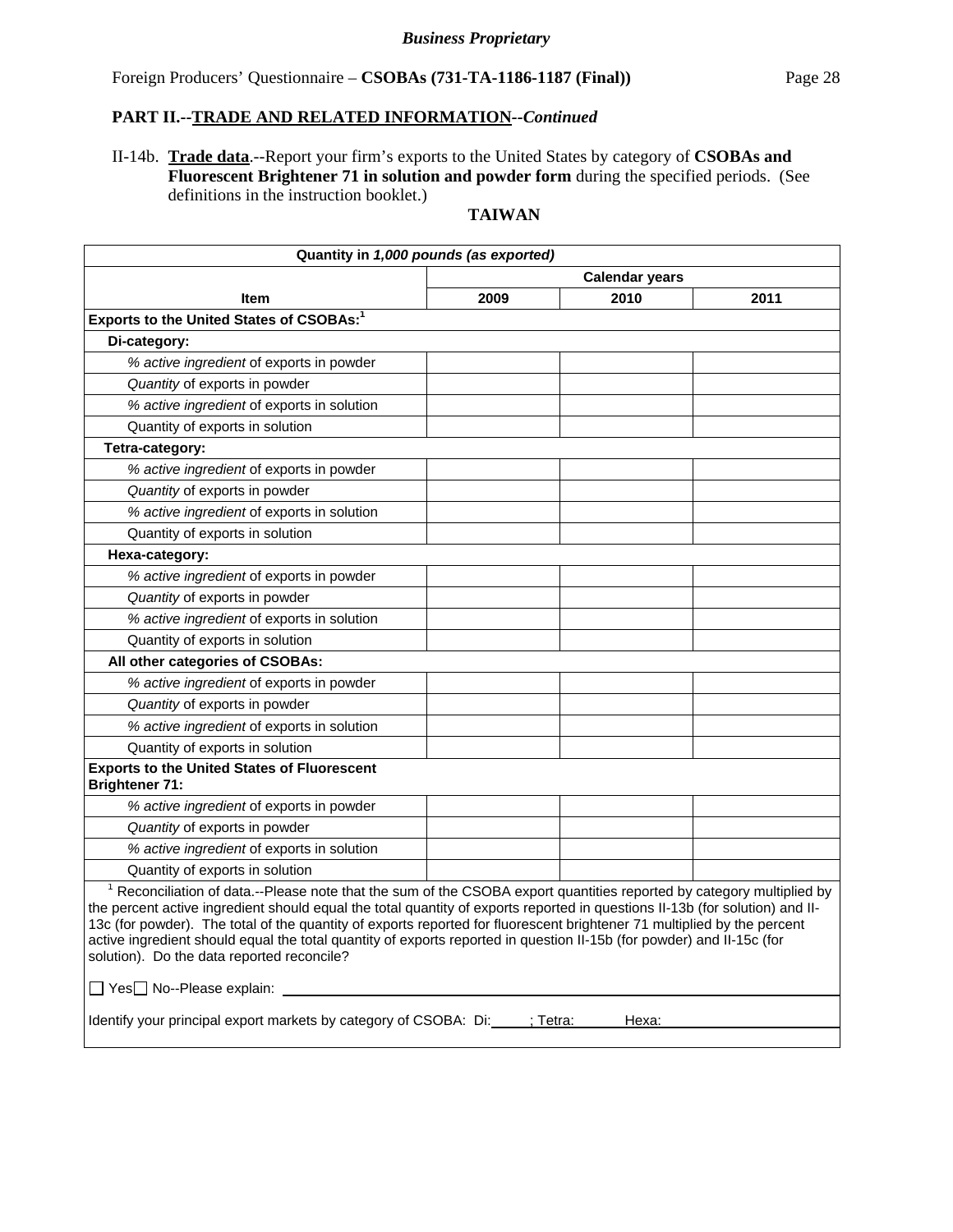II-15a. Report your firm's **total** production capacity, production, shipments, and inventories related to the production of **Fluorescent Brightener 71** in your establishment(s) in **TAIWAN** during the specified periods. (See definitions in the instruction booklet.)

| Quantity in 1,000 pounds (total, 100 percent active ingredient basis)                                                                                                                                                                                                                                                                                                                                                                                                                                                                                                                                                                                                                                            |                          |      |      |                          |      |
|------------------------------------------------------------------------------------------------------------------------------------------------------------------------------------------------------------------------------------------------------------------------------------------------------------------------------------------------------------------------------------------------------------------------------------------------------------------------------------------------------------------------------------------------------------------------------------------------------------------------------------------------------------------------------------------------------------------|--------------------------|------|------|--------------------------|------|
|                                                                                                                                                                                                                                                                                                                                                                                                                                                                                                                                                                                                                                                                                                                  | <b>Actual experience</b> |      |      | Projections <sup>1</sup> |      |
| <b>Item</b>                                                                                                                                                                                                                                                                                                                                                                                                                                                                                                                                                                                                                                                                                                      | 2009                     | 2010 | 2011 | 2012                     | 2013 |
| Average production capacity $^2$                                                                                                                                                                                                                                                                                                                                                                                                                                                                                                                                                                                                                                                                                 |                          |      |      |                          |      |
| Beginning-of-period inventories $^3$                                                                                                                                                                                                                                                                                                                                                                                                                                                                                                                                                                                                                                                                             |                          |      |      |                          |      |
| Production $4$                                                                                                                                                                                                                                                                                                                                                                                                                                                                                                                                                                                                                                                                                                   |                          |      |      |                          |      |
| <b>Shipments:</b>                                                                                                                                                                                                                                                                                                                                                                                                                                                                                                                                                                                                                                                                                                |                          |      |      |                          |      |
| <b>Internal consumption/transfers</b>                                                                                                                                                                                                                                                                                                                                                                                                                                                                                                                                                                                                                                                                            |                          |      |      |                          |      |
| Home market sales                                                                                                                                                                                                                                                                                                                                                                                                                                                                                                                                                                                                                                                                                                |                          |      |      |                          |      |
| <b>Exports to--</b>                                                                                                                                                                                                                                                                                                                                                                                                                                                                                                                                                                                                                                                                                              |                          |      |      |                          |      |
| <b>United States</b> <sup>5</sup>                                                                                                                                                                                                                                                                                                                                                                                                                                                                                                                                                                                                                                                                                |                          |      |      |                          |      |
| All other export markets <sup>6</sup>                                                                                                                                                                                                                                                                                                                                                                                                                                                                                                                                                                                                                                                                            |                          |      |      |                          |      |
| <b>Total exports</b>                                                                                                                                                                                                                                                                                                                                                                                                                                                                                                                                                                                                                                                                                             |                          |      |      |                          |      |
| <b>Total shipments</b>                                                                                                                                                                                                                                                                                                                                                                                                                                                                                                                                                                                                                                                                                           |                          |      |      |                          |      |
| <b>End-of-period inventories</b>                                                                                                                                                                                                                                                                                                                                                                                                                                                                                                                                                                                                                                                                                 |                          |      |      |                          |      |
| <sup>1</sup> Please explain the basis for your projections.                                                                                                                                                                                                                                                                                                                                                                                                                                                                                                                                                                                                                                                      |                          |      |      |                          |      |
| $2$ The production capacity (see definitions in instruction booklet) reported is based on operating $\_\_$ hours per week, $\_\_$<br>weeks per year. Please describe the methodology used to calculate production capacity, and explain any changes in                                                                                                                                                                                                                                                                                                                                                                                                                                                           |                          |      |      |                          |      |
| <sup>3</sup> Reconciliation of data.--Please note that the quantities reported above should reconcile as follows: beginning-of-period<br>inventories, plus production, less total shipments, equals end-of-period inventories. Do the data reported reconcile?<br>$\Box$ Yes<br>No--Please explain:<br><sup>4</sup> Please estimate the percentage of total production of Fluorescent Brightener 71 in Taiwan accounted for by your<br>firm's production in 2011. Percent<br><sup>5</sup> Please estimate the percentage of total exports to the United States of Fluorescent Brightener 71 from Taiwan<br>accounted for by your firm's exports in 2011: Percent<br>$6$ Identify principal other export markets. |                          |      |      |                          |      |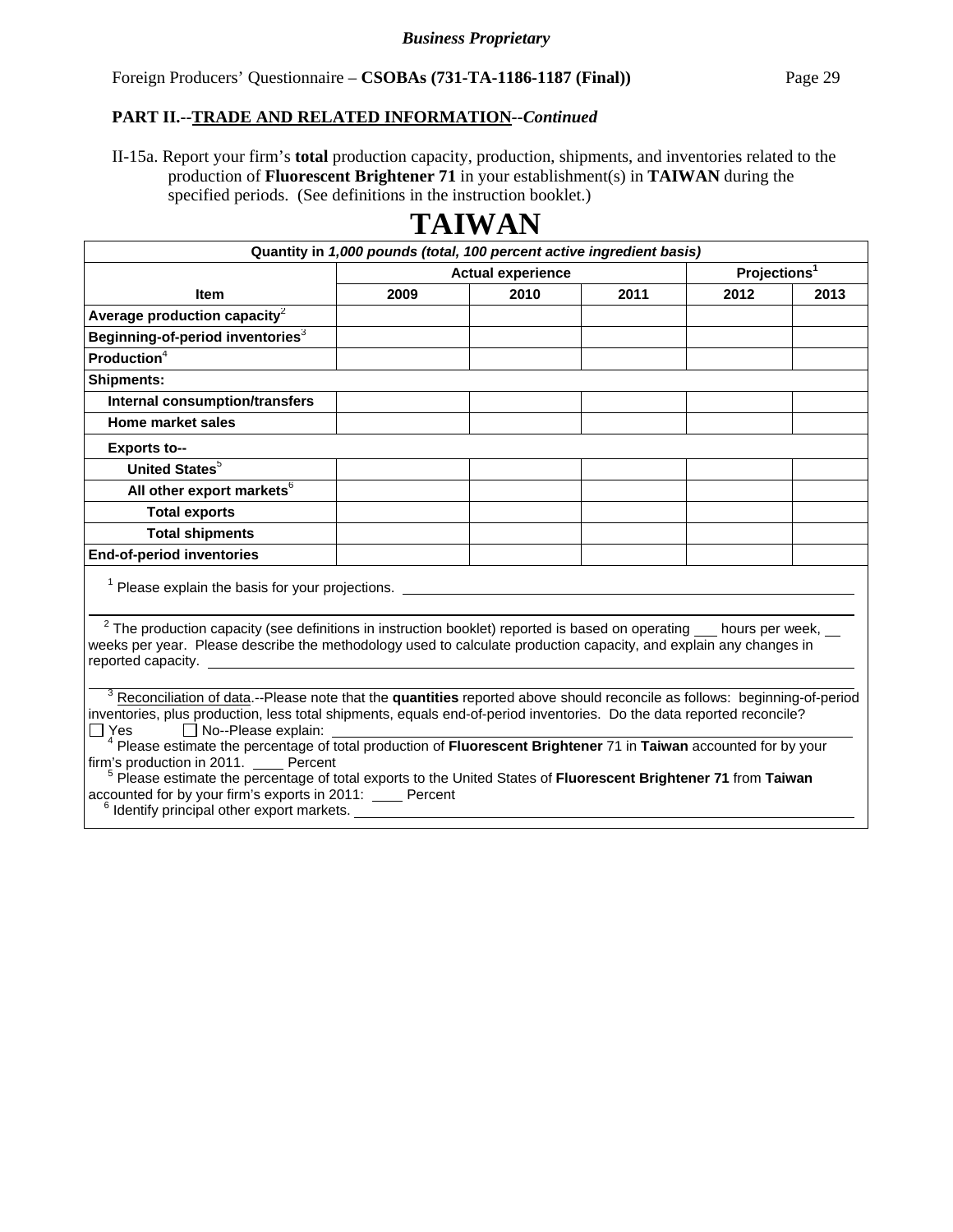II-15b. Report your firm's production capacity, production, shipments, and inventories related to the production of **Fluroescent Brightener 71 in solution form** in your establishment(s) in **TAIWAN** during the specified periods. (See definitions in the instruction booklet.)

|                                                                                                                                                                                                                                                                            | Quantity in 1,000 pounds (in solution, as produced/shipped) |      |      |      |                          |
|----------------------------------------------------------------------------------------------------------------------------------------------------------------------------------------------------------------------------------------------------------------------------|-------------------------------------------------------------|------|------|------|--------------------------|
|                                                                                                                                                                                                                                                                            | <b>Actual experience</b>                                    |      |      |      |                          |
|                                                                                                                                                                                                                                                                            |                                                             |      |      |      | Projections <sup>1</sup> |
| <b>Item</b>                                                                                                                                                                                                                                                                | 2009                                                        | 2010 | 2011 | 2012 | 2013                     |
| Average production capacity $2$                                                                                                                                                                                                                                            |                                                             |      |      |      |                          |
| % active ingredient                                                                                                                                                                                                                                                        |                                                             |      |      |      |                          |
| Quantity                                                                                                                                                                                                                                                                   |                                                             |      |      |      |                          |
| Beginning-of-period inventories <sup>3</sup>                                                                                                                                                                                                                               |                                                             |      |      |      |                          |
| % active ingredient                                                                                                                                                                                                                                                        |                                                             |      |      |      |                          |
| Quantity                                                                                                                                                                                                                                                                   |                                                             |      |      |      |                          |
| Production <sup>4</sup>                                                                                                                                                                                                                                                    |                                                             |      |      |      |                          |
| % active ingredient                                                                                                                                                                                                                                                        |                                                             |      |      |      |                          |
| Quantity                                                                                                                                                                                                                                                                   |                                                             |      |      |      |                          |
| <b>Shipments:</b>                                                                                                                                                                                                                                                          |                                                             |      |      |      |                          |
| <b>Internal consumption/transfers</b>                                                                                                                                                                                                                                      |                                                             |      |      |      |                          |
| % active ingredient                                                                                                                                                                                                                                                        |                                                             |      |      |      |                          |
| Quantity                                                                                                                                                                                                                                                                   |                                                             |      |      |      |                          |
| <b>Home market sales</b>                                                                                                                                                                                                                                                   |                                                             |      |      |      |                          |
| % active ingredient                                                                                                                                                                                                                                                        |                                                             |      |      |      |                          |
| Quantity                                                                                                                                                                                                                                                                   |                                                             |      |      |      |                          |
| <b>Exports to--</b>                                                                                                                                                                                                                                                        |                                                             |      |      |      |                          |
| United States <sup>5</sup>                                                                                                                                                                                                                                                 |                                                             |      |      |      |                          |
| % active ingredient                                                                                                                                                                                                                                                        |                                                             |      |      |      |                          |
| Quantity                                                                                                                                                                                                                                                                   |                                                             |      |      |      |                          |
| All other export markets <sup>6</sup>                                                                                                                                                                                                                                      |                                                             |      |      |      |                          |
| % active ingredient                                                                                                                                                                                                                                                        |                                                             |      |      |      |                          |
| Quantity                                                                                                                                                                                                                                                                   |                                                             |      |      |      |                          |
| <b>Total exports</b>                                                                                                                                                                                                                                                       |                                                             |      |      |      |                          |
| % active ingredient                                                                                                                                                                                                                                                        |                                                             |      |      |      |                          |
| Quantity                                                                                                                                                                                                                                                                   |                                                             |      |      |      |                          |
| <b>Total shipments</b>                                                                                                                                                                                                                                                     |                                                             |      |      |      |                          |
| % active ingredient                                                                                                                                                                                                                                                        |                                                             |      |      |      |                          |
| Quantity                                                                                                                                                                                                                                                                   |                                                             |      |      |      |                          |
| <b>End-of-period inventories</b>                                                                                                                                                                                                                                           |                                                             |      |      |      |                          |
| % active ingredient                                                                                                                                                                                                                                                        |                                                             |      |      |      |                          |
| Quantity                                                                                                                                                                                                                                                                   |                                                             |      |      |      |                          |
| $1$ Please explain the basis for your projections.                                                                                                                                                                                                                         |                                                             |      |      |      |                          |
| $2$ The production capacity (see definitions in instruction booklet) reported is based on operating $\mu$ hours per week, $\mu$<br>weeks per year. Please describe the methodology used to calculate production capacity, and explain any changes in<br>reported capacity. |                                                             |      |      |      |                          |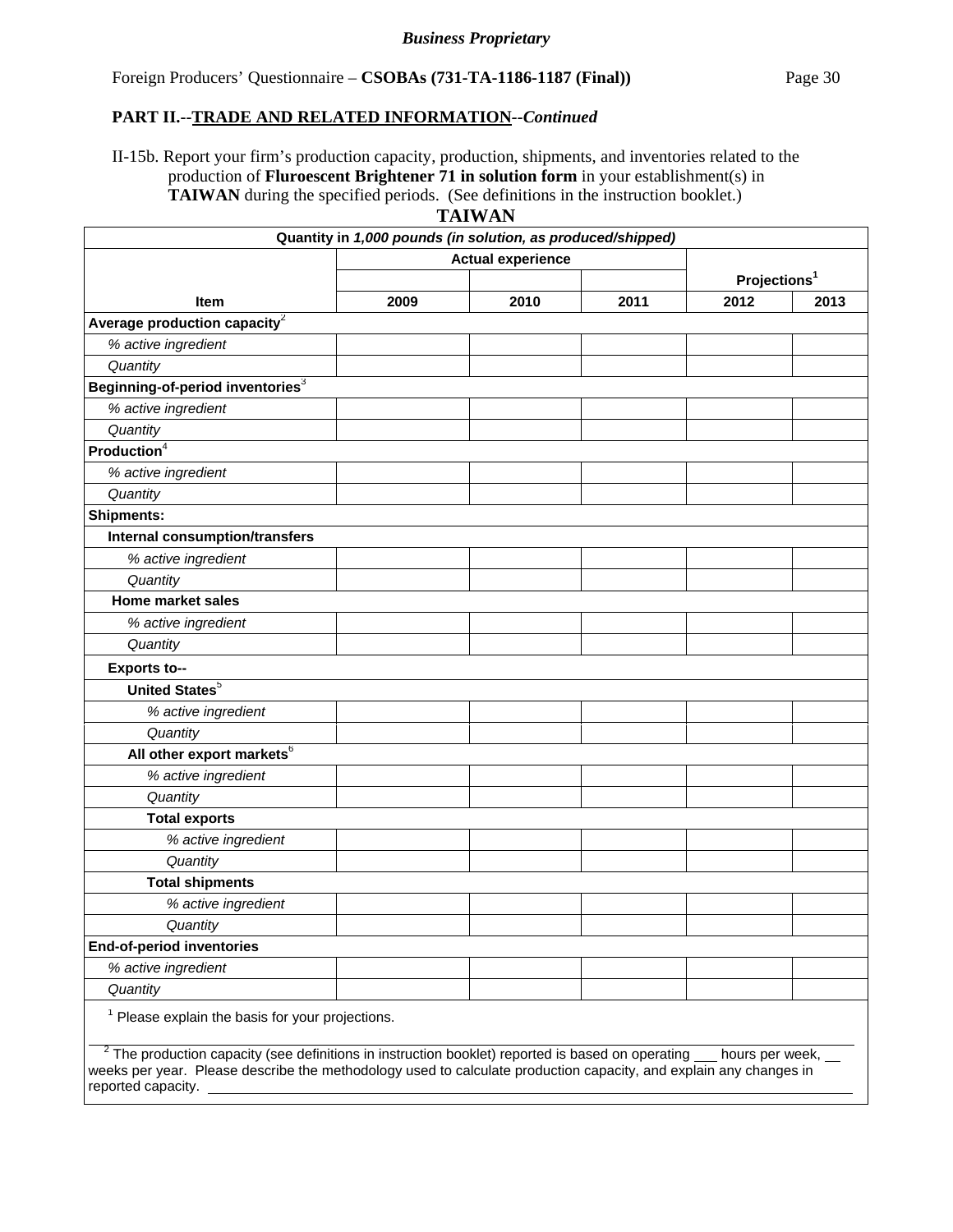<sup>3</sup> Reconciliation of data.--Please note that the quantities reported above should reconcile as follows: beginning-of-period inventories, plus production, less total shipments, equals end-of-period inventories. Do the data reported reconcile?  $Yes \Box No-Please explain:$ 

 <sup>4</sup> Please estimate the percentage of total production of **Fluorescent Brightener 71 in solution** in **Taiwan** accounted for by your firm's production in 2011. Percent

<sup>5</sup> Please estimate the percentage of total exports to the United States of **Fluorescent Brightener 71 in solution** from **Taiwan** accounted for by your firm's exports in 2011: \_\_\_\_ Percent

<sup>6</sup> Identify principal other export markets.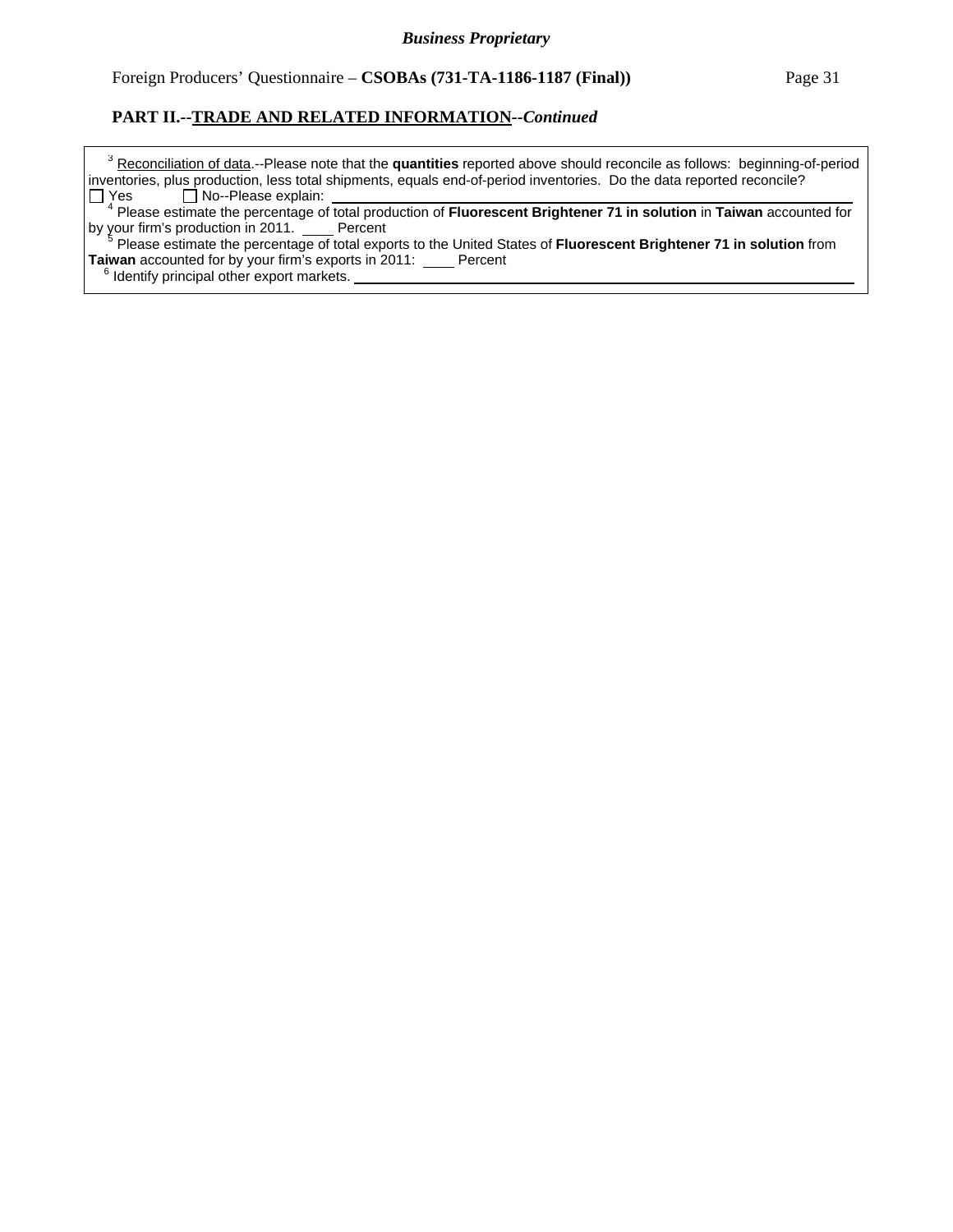II-15c. Report your firm's production capacity, production, shipments, and inventories related to the production of **Fluorescent Brightener 71 in powder form** in your establishment(s) in **TAIWAN** during the specified periods. (See definitions in the instruction booklet.)

|                                                                                                                                                                                                                                                                | Quantity in 1,000 pounds (in powder, as produced/shipped) |      |      |                          |      |
|----------------------------------------------------------------------------------------------------------------------------------------------------------------------------------------------------------------------------------------------------------------|-----------------------------------------------------------|------|------|--------------------------|------|
| <b>Actual experience</b>                                                                                                                                                                                                                                       |                                                           |      |      |                          |      |
|                                                                                                                                                                                                                                                                |                                                           |      |      | Projections <sup>1</sup> |      |
| Item                                                                                                                                                                                                                                                           | 2009                                                      | 2010 | 2011 | 2012                     | 2013 |
| Average production capacity <sup>2</sup>                                                                                                                                                                                                                       |                                                           |      |      |                          |      |
| % active ingredient                                                                                                                                                                                                                                            |                                                           |      |      |                          |      |
| Quantity                                                                                                                                                                                                                                                       |                                                           |      |      |                          |      |
| Beginning-of-period inventories <sup>3</sup>                                                                                                                                                                                                                   |                                                           |      |      |                          |      |
| % active ingredient                                                                                                                                                                                                                                            |                                                           |      |      |                          |      |
| Quantity                                                                                                                                                                                                                                                       |                                                           |      |      |                          |      |
| Production <sup>4</sup>                                                                                                                                                                                                                                        |                                                           |      |      |                          |      |
| % active ingredient                                                                                                                                                                                                                                            |                                                           |      |      |                          |      |
| Quantity                                                                                                                                                                                                                                                       |                                                           |      |      |                          |      |
| <b>Shipments:</b>                                                                                                                                                                                                                                              |                                                           |      |      |                          |      |
| <b>Internal consumption/transfers</b>                                                                                                                                                                                                                          |                                                           |      |      |                          |      |
| % active ingredient                                                                                                                                                                                                                                            |                                                           |      |      |                          |      |
| Quantity                                                                                                                                                                                                                                                       |                                                           |      |      |                          |      |
| <b>Home market sales</b>                                                                                                                                                                                                                                       |                                                           |      |      |                          |      |
| % active ingredient                                                                                                                                                                                                                                            |                                                           |      |      |                          |      |
| Quantity                                                                                                                                                                                                                                                       |                                                           |      |      |                          |      |
| <b>Exports to--</b>                                                                                                                                                                                                                                            |                                                           |      |      |                          |      |
| <b>United States</b> <sup>5</sup>                                                                                                                                                                                                                              |                                                           |      |      |                          |      |
| % active ingredient                                                                                                                                                                                                                                            |                                                           |      |      |                          |      |
| Quantity                                                                                                                                                                                                                                                       |                                                           |      |      |                          |      |
| All other export markets <sup>6</sup>                                                                                                                                                                                                                          |                                                           |      |      |                          |      |
| % active ingredient                                                                                                                                                                                                                                            |                                                           |      |      |                          |      |
| Quantity                                                                                                                                                                                                                                                       |                                                           |      |      |                          |      |
| <b>Total exports</b>                                                                                                                                                                                                                                           |                                                           |      |      |                          |      |
| % active ingredient                                                                                                                                                                                                                                            |                                                           |      |      |                          |      |
| Quantity                                                                                                                                                                                                                                                       |                                                           |      |      |                          |      |
| <b>Total shipments</b>                                                                                                                                                                                                                                         |                                                           |      |      |                          |      |
| % active ingredient                                                                                                                                                                                                                                            |                                                           |      |      |                          |      |
| Quantity                                                                                                                                                                                                                                                       |                                                           |      |      |                          |      |
| End-of-period inventories                                                                                                                                                                                                                                      |                                                           |      |      |                          |      |
| % active ingredient                                                                                                                                                                                                                                            |                                                           |      |      |                          |      |
| Quantity                                                                                                                                                                                                                                                       |                                                           |      |      |                          |      |
| <sup>1</sup> Please explain the basis for your projections.                                                                                                                                                                                                    |                                                           |      |      |                          |      |
| $2$ The production capacity (see definitions in instruction booklet) reported is based on operating hours per week,<br>weeks per year. Please describe the methodology used to calculate production capacity, and explain any changes in<br>reported capacity. |                                                           |      |      |                          |      |